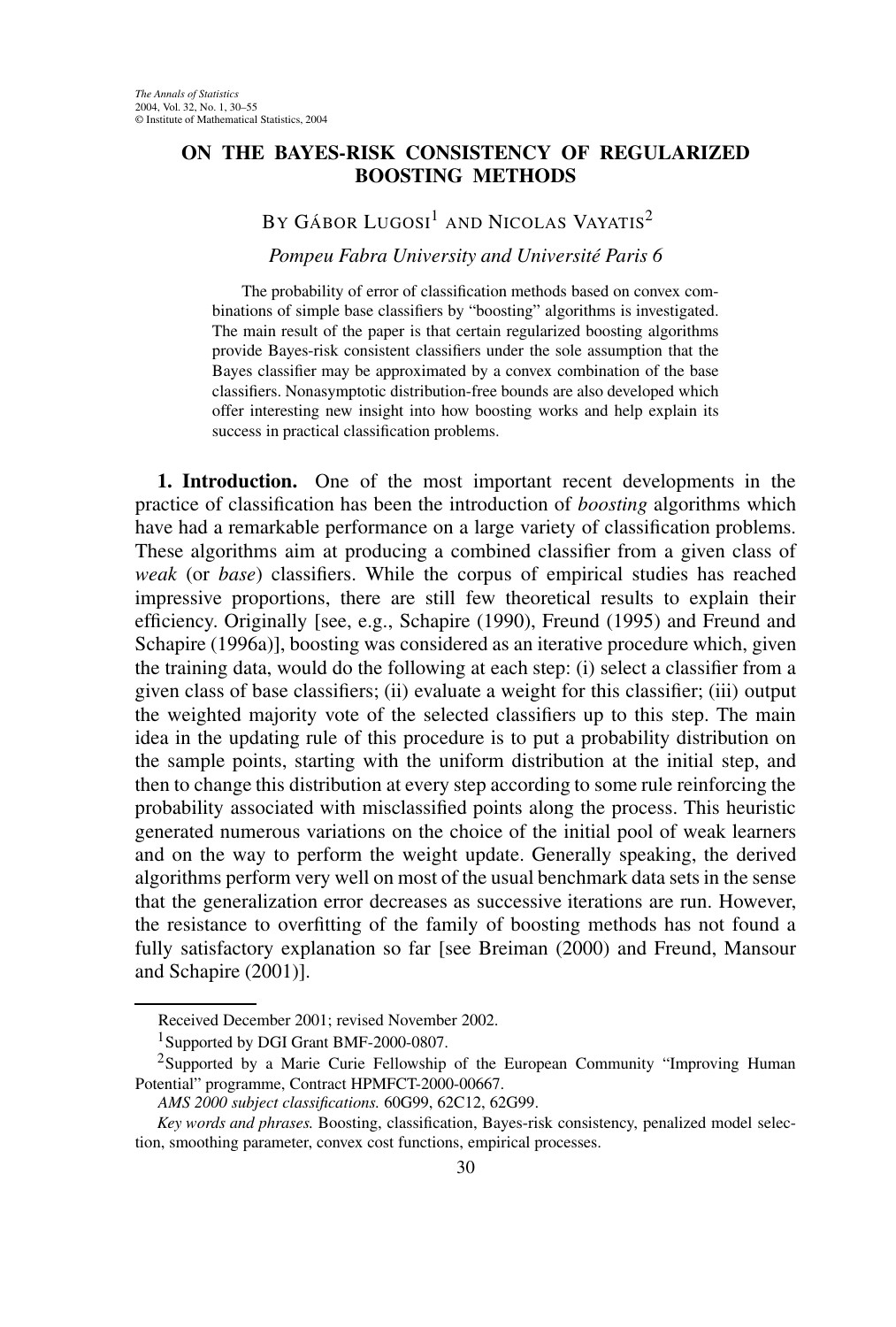One of the most interesting attempts to explain the success of boosting methods points out that they tend to maximize the margin of the correctly classified points. These arguments are based on margin-based bounds for the probability of misclassification [see Schapire, Freund, Bartlett and Lee (1998) and Koltchinskii and Panchenko (2002)]. However, as was pointed out by Breiman (1999), these bounds alone do not completely explain the efficiency of these methods [see also Freund and Schapire (2000)]. Boosting algorithms have also been found explicitly related to the stagewise fitting of additive logistic regression by Friedman, Hastie and Tibshirani (2000) and Bühlmann and Yu (2000). This connection points out that boosting methods effectively minimize an empirical loss functional (different from the probability of misclassification). This property has also been pointed out in slightly different contexts by Breiman (1998), Mason, Baxter, Bartlett and Frean (2000) and Collins, Schapire and Singer (2002).

The last observation places boosting into a much wider perspective and this is the one we adopt in the present paper. The main idea is to leave aside the sequential nature of the original boosting algorithm and to focus on the underlying optimization procedure which is implemented. It is now common knowledge that unregularized minimization of the empirical probability of misclassification is subject to overfitting and is computationally unfeasible. Even though overfitting can be avoided with regularized strategies for the misclassification error, this does not solve the computational difficulty. The advantage of replacing the empirical probability of misclassification by an appropriate smooth loss functional is to simultaneously avoid overfitting and become computationally feasible in many cases.

However, this leaves open the issue of consistency because it is not clear to what extent solving the approximated problem of the empirical functional minimization is equivalent to minimizing the generalization error. This paper considers the theoretical issue of the consistency of regularized boosting methods, and proposes elements of explanation for their efficiency in practice. We combine known techniques for deriving margin-based bounds with some new results to explain under which conditions minimizing a cost functional leads to the Bayes risk, at least asymptotically. Our main result shows the existence of consistent regularized boosting strategies for classification which can then be implemented sequentially.

As is mentioned above, several versions of boosting algorithms perform a gradient descent minimization of a convex empirical functional over the class of linear combinations of the base classifiers. The original versions, such as ADABOOST, do not put any restriction on the sum of the weights of the combined classifiers. As a result, if the algorithm is run for a sufficiently long time, the resulting classifier will inevitably overfit the data, and consistency is not achieved for most distributions. (Interestingly, however, due to the slow convergence of the gradient descent algorithm, this overfitting typically does not occur until a very large number of iterations.) In this paper we focus on a regularized version of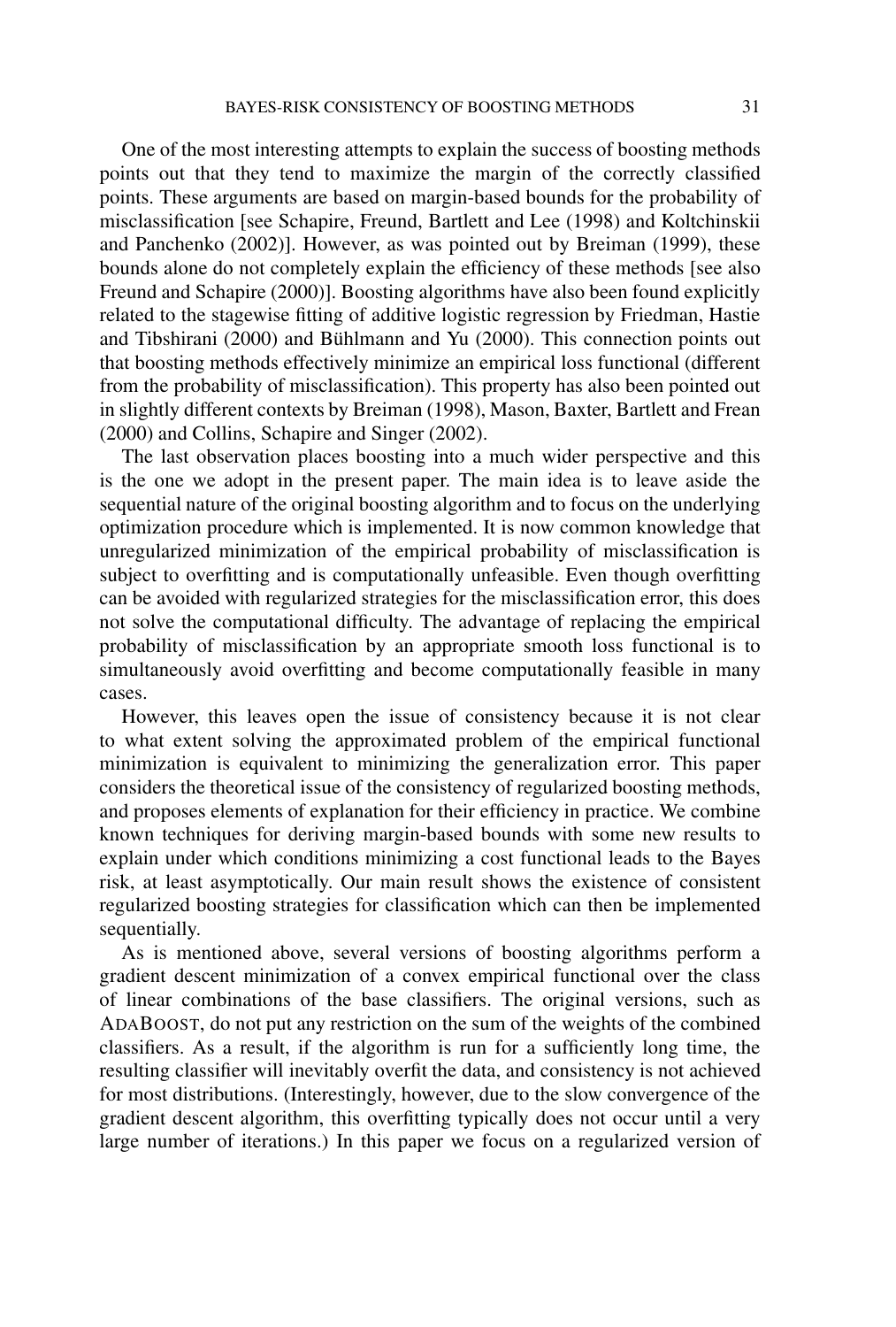boosting, suggested, for example, in Mason, Baxter, Bartlett and Frean (2000). In this version, the sum of the weights of the combined base classifiers is restricted to a fixed value, and gradient descent optimization is performed over the restricted class. The sum of the weights (which we denote by *λ*) plays the role of a regularization parameter, controlling a kind of bias–variance trade-off. The main results show that  $\lambda$  may be chosen, as a function of the sample size, in such a way that Bayes-risk consistency of the resulting classifier is guaranteed. Datadependent choices of *λ* are also considered.

Our approach is different from those that recommend early stopping of the ADABOOST algorithm to achieve regularization [see, e.g., Jiang (2004)]. To make the arguments clear, we assume that, for each chosen value of  $\lambda$ , a separate optimization is performed to minimize the value of the cost function over the class of linear combinations with the sum of weights restricted to be *λ*. On the other hand, our experiments reported in Section 7 reveal a close connection between the two aproaches.

For previous work on Bayes risk consistency, we refer to Breiman (2000), Bühlmann and Yu (2003), Jiang (2001, 2004), Mannor and Meir (2001) and Mannor, Meir and Mendelson (2001). For recent advances we refer to Mannor, Meir and Zhang (2002), Steinwart (2001) and Zhang (2004).

The rest of the paper is organized as follows. The next section introduces the formal setting and notation. In Section 3 the simplest version of the method is defined and the consistency results are presented. In Section 4 the effect of the cost function is studied. Section 5 discusses variants of the main results based on data-dependent regularized choices of the regularization parameter *λ*. In Section 6 we point out that some of the bounds developed here show that the proposed regularized boosting algorithm minimizes the best Chernoff bound on the probability of error. In Section 7 we describe some interesting phenomena observed in experiments. Some proofs are postponed to the Appendix.

**2. Setup and notation.** Consider the binary classification problem described as follows. Let  $X$  be a measurable feature space and let  $(X, Y)$  be a pair of random variables taking values in  $X \times \{-1, 1\}$ . The random variable *X* models some observation and *Y* its unknown binary label. In the standard classification problem, the statistician is asked to construct a classifier  $g_n : \mathcal{X} \to \{-1, 1\}$  which assigns a label to each possible value of the observation. The statistician has access to training data consisting of *n* independent, identically distributed observation–label pairs  $D_n = (X_1, Y_1), \ldots, (X_n, Y_n)$ , having the same distribution as  $(X, Y)$ . The quality of *gn* is measured by the loss

$$
L(g_n) = \mathbb{P}\{g_n(X) \neq Y|D_n\}.
$$

Ideally,  $L(g_n)$  should be close, with large probability, to the Bayes risk, that is, to the minimal possible probability of error

$$
L^* = \inf_g L(g) = \mathbb{E}\{\min(\eta(X), 1 - \eta(X))\},\
$$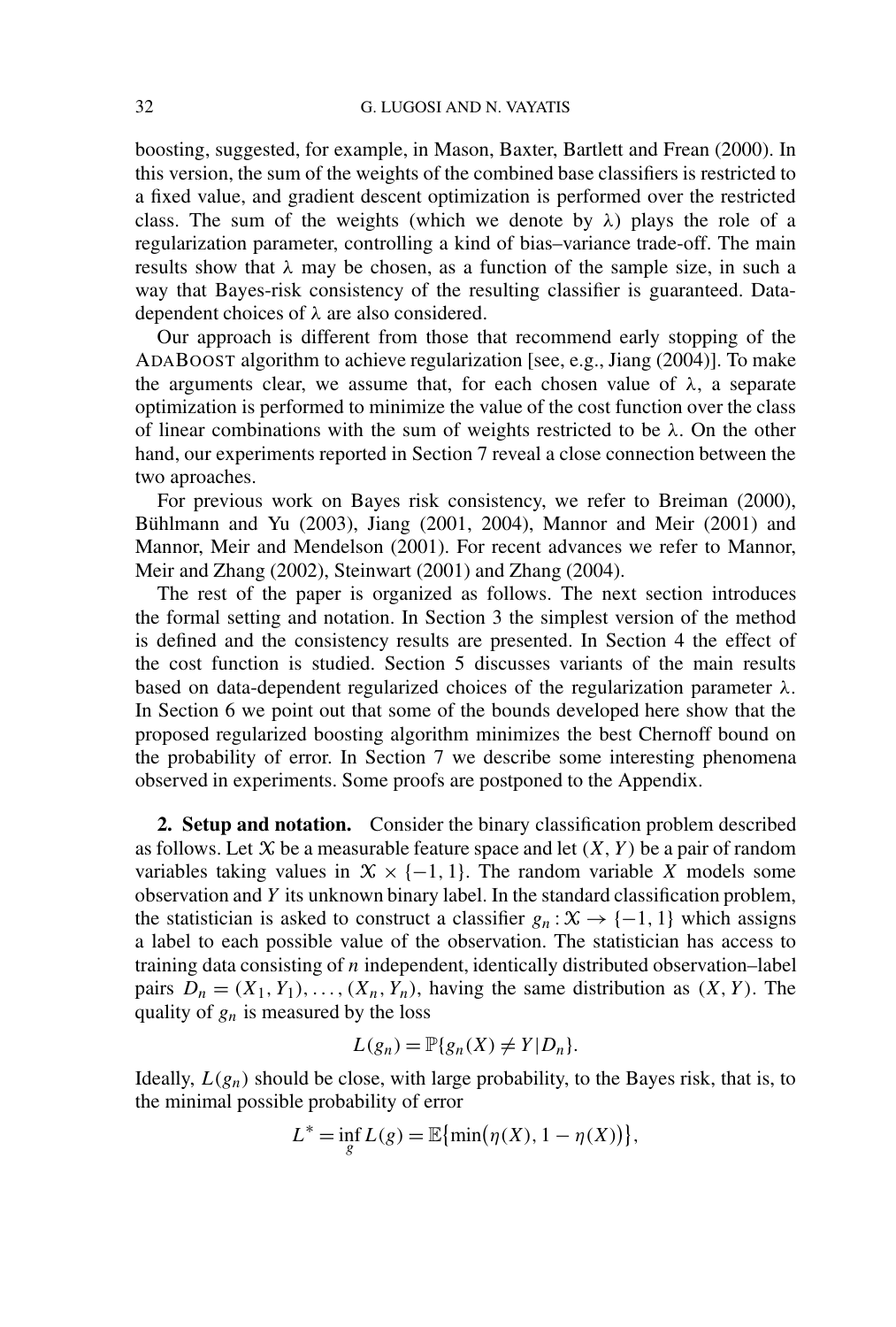where the infimum is taken over all measurable classifiers  $g : X \rightarrow \{-1, 1\}$  and  $\eta(x) = \mathbb{P}{Y = 1 | X = x}$  denotes the posterior probability function. Note that the infimum is achieved by the Bayes classifier  $g^*(x) = \mathbb{I}_{[n(x)>1/2]} - \mathbb{I}_{[n(x)\leq 1/2]}$ (where I denotes the indicator function). (Note that, with this convention, ties are broken in favor of  $-1$ , and this has no consequence on the value of the Bayes error.)

In recent years, a large part of research has been focused on classifiers which base their decision on a certain combination of very simple rules. Such rules include different versions of "boosting," "bagging" and "arcing" methods [see, e.g., Breiman (1996a, b, 1997b, 1998), Freund (1995), Freund and Schapire (1996b, 1997) and Schapire (1990)]. To describe such averaging methods, consider a class of classifiers C, where elements  $g: X \rightarrow \{-1, 1\}$  of C are called the *base classifiers*. We usually think of C as a class of simple rules such as all "decision stumps" (i.e., rules which split  $\mathcal{X} = \mathbb{R}^d$  along a hyperplane parallel to the coordinate axes), or all binary trees with  $d + 1$  terminal nodes, but our results hold for more general families. In the general framework defined here we only assume that the VC dimension of C is finite.

Define  $\mathcal F$  as the class of functions  $f: \mathcal X \to [-1, 1]$  obtained as convex combinations of the classifiers in C:

$$
\mathcal{F} = \left\{ f(x) = \sum_{j=1}^{N} w_j g_j(x) : N \in \mathbb{N}, w_1, \dots, w_N \ge 0, \sum_{j=1}^{N} w_j = 1 \right\}.
$$

Each estimator  $f \in \mathcal{F}$  defines a classifier  $g_f$ , in a natural way, by

$$
g_f(x) = \begin{cases} 1, & \text{if } f(x) > 0, \\ -1, & \text{otherwise.} \end{cases}
$$

To simplify notation, we write  $L(f)$  for the probability of error  $L(g_f)$  of the corresponding classifier. Similarly, introduce the empirical loss by

$$
\widehat{L}_n(f) = \frac{1}{n} \sum_{i=1}^n \mathbb{I}_{[g_f(X_i) \neq Y_i]}.
$$

Observe that, for any  $f \in \mathcal{F}$ ,

$$
\frac{1}{n}\sum_{i=1}^{n}\mathbb{I}_{[f(X_i)Y_i < 0]} \leq \widehat{L}_n(f) \leq \frac{1}{n}\sum_{i=1}^{n}\mathbb{I}_{[f(X_i)Y_i \leq 0]}
$$

and, similarly,

$$
\mathbb{E}\mathbb{I}_{[f(X)Y<0]}\leq L(f)\leq \mathbb{E}\mathbb{I}_{[f(X)Y\leq 0]}.
$$

To shorten notation, we define  $Z(f) = -f(X)Y$  and  $Z_i(f) = -f(X_i)Y_i$ . Thus, minimization of the probability of error  $L(f)$  over  $f \in \mathcal{F}$  is approximately equivalent to the minimization of the expected value of the "cost function"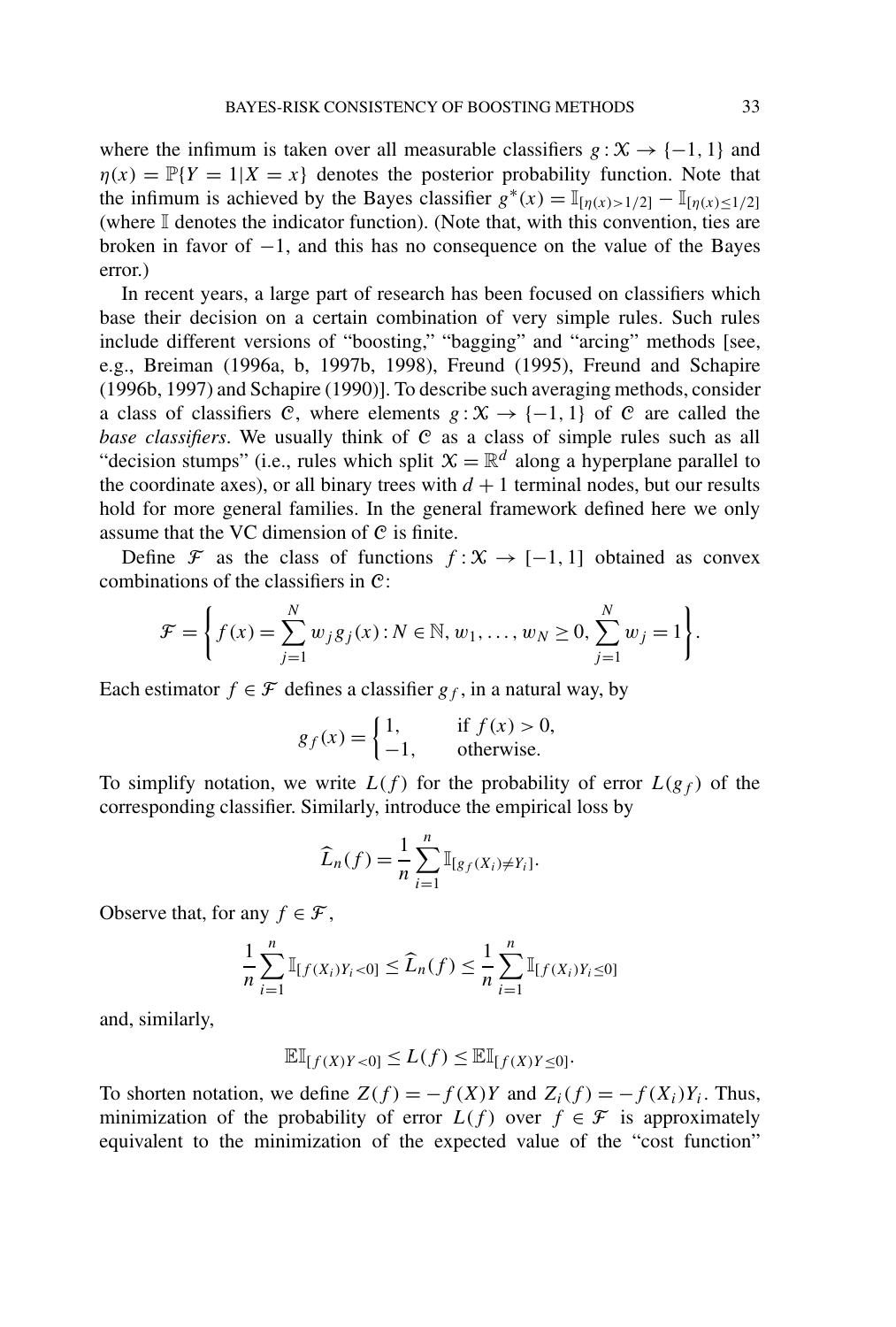$\mathbb{I}_{[\cdot>0]}$  of  $Z(f)$ . Since the expected value cannot be evaluated in the absence of knowledge of the joint distribution of  $(X, Y)$ , minimization of the empirical cost  $\frac{1}{n} \sum_{i=1}^{n} \mathbb{I}_{[Z_i(f)>0]}$  may be attempted as an approximation. However, in typical cases the class  $\mathcal F$  of convex combinations is too large in the sense that minimization of the empirical cost over the whole class overfits the data and may yield a classifier with large probability of error. Indeed, even in the simplest cases the class of all  $g_f$  is easily seen to have an infinite VC dimension.

The estimators studied in this paper minimize a criterion which replaces the natural cost function (i.e., the indicator of misclassification  $\mathbb{I}_{[-f(X)Y > 0]}$ ) by a smooth convex cost function of the random variable  $Z = -f(X)Y$ . Indeed, various versions of boosting algorithms have been shown to minimize such cost functions [see, e.g., Mason, Baxter, Bartlett and Frean (2000), Friedman, Hastie and Tibshirani (2000) and Collins, Schapire and Singer (2002)]. The usual choice is the exponential cost function, though other choices have also been proposed. The advantage of introducing such cost functions is twofold. First, the empirical optimization problem becomes tractable, since the objective function becomes convex. The second advantage is that the probability of error of the resulting classifier may be bounded nontrivially, something that cannot be done for the direct minimizer of the empirical probability of error. The first such result was pointed out by Schapire, Freund, Bartlett and Lee [(1998); interesting extensions are given by Blanchard (2001)] and more explicitly by Koltchinskii and Panchenko (2002), who showed that meaningful confidence bounds may be derived for the probability of error of the classifier minimizing a smooth upper bound. However, as Breiman (1998) argues, the bounds in Schapire, Freund, Bartlett and Lee (1998) alone do not explain the spectacular practical success of these algorithms; in this paper we show how these bounds may be used to prove Bayes-risk consistency.

In this paper all we assume about the classification algorithm is that the method at hand minimizes a smooth convex cost function, and we do not investigate the specific ways such algorithms are realized. For example, minimization based on gradient-descent methods leads to some standard versions of boosting algorithms [see Mason, Baxter, Bartlett and Frean (2000)].

More specifically, let  $\phi$  : [-1, 1]  $\rightarrow \mathbb{R}^+$  be a positive nondecreasing convex function such that  $\phi(0) = 1$ . Introduce the notation

$$
A(f) = \mathbb{E}\phi(Z(f)) \quad \text{and} \quad A_n(f) = \frac{1}{n}\sum_{i=1}^n \phi(Z_i(f)).
$$

Then clearly, since  $\mathbb{I}_{[x>0]} \leq \phi(x)$ , we have  $L(f) \leq A(f)$  for all  $f \in \mathcal{F}$ . It is also clear that the empirical cost  $A_n(f)$  is a convex function of the parameters  $w_1, w_2, \ldots$  and therefore efficient algorithms are available for minimizing  $A_n(f)$ over  $f \in \mathcal{F}$ . In fact, some versions of boosting, for example, the so-called *L*1-boosting method in Mason, Baxter, Bartlett and Frean (2000), minimize *An(f )* using gradient descent algorithms. [We remark here that since  $\mathcal F$  is an infinite-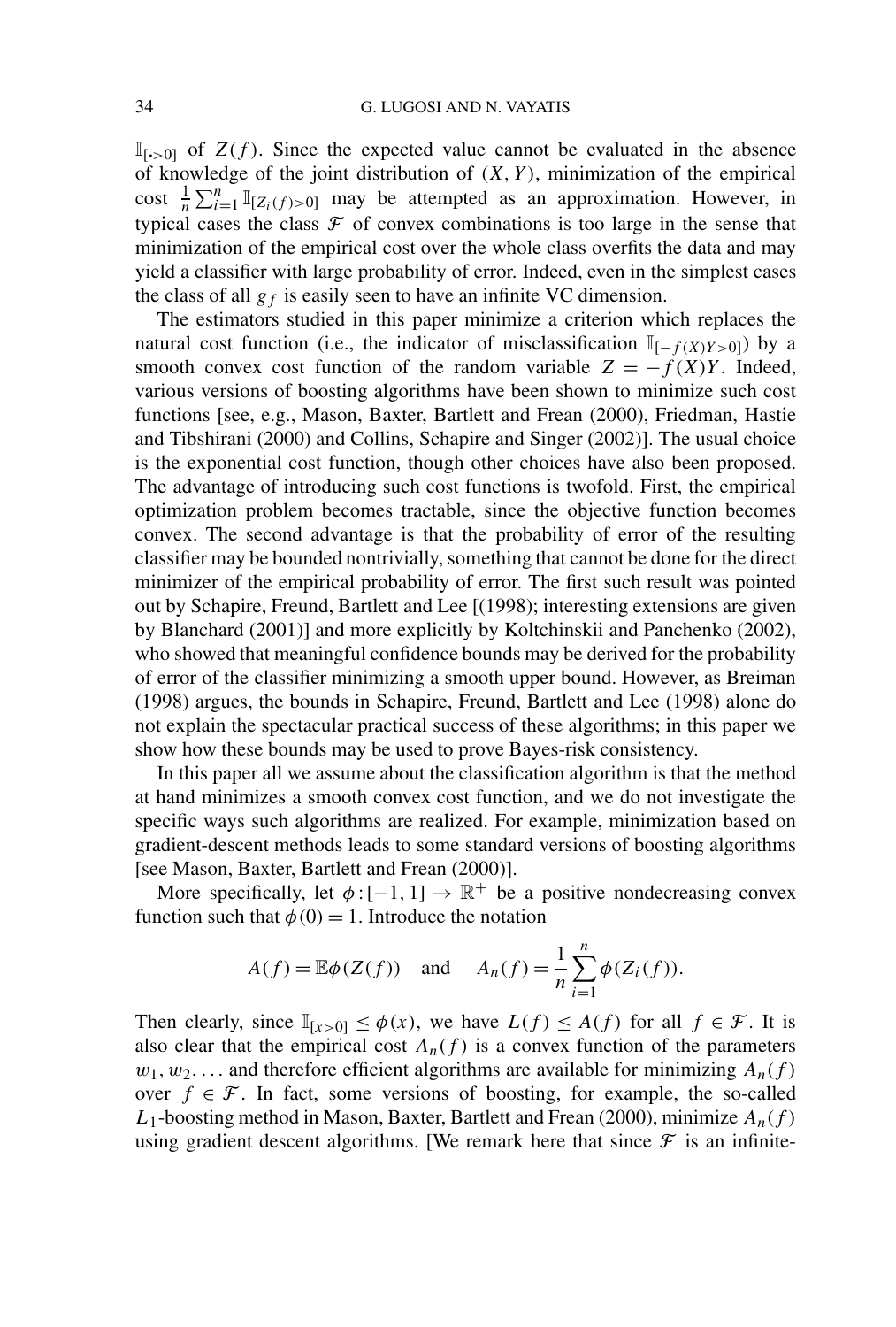dimensional class, exact minimization of  $A_n(f)$  is typically impossible, since  $A_n$  does not achieve its minimum in  $\mathcal F$ . However, the infimum may be approximated with arbitrary precision, and such an approximate minimization is sufficient for our purposes.]

The purpose of this paper is to investigate the probability of error  $L(g_n)$  of classifiers  $g_n = g_{\hat{f}_n}$ , where  $\hat{f}_n$  is obtained by (approximately) minimizing a convex cost functional  $A_n(f)$  over  $f \in \mathcal{F}$ . The performance, of course, depends on the choice of  $\phi$ . The first main result of this paper (Theorem 1) shows that  $\phi$  may be chosen such that the probability of error  $L(\hat{f}_n)$  of the corresponding minimizer  $\hat{f}_n$ converges, almost surely, as  $n \to \infty$ , to the Bayes risk  $\overrightarrow{L^*}$  for all distributions under the sole assumption that the class of all constant multiples of elements in  $\mathcal F$  is dense in the class of all measurable functions, which is easily seen to hold for some simple choices of the base class  $C$ . The cost function is chosen from a one-dimensional family parameterized by the scale parameter *λ*. We offer several possible choices. The simplest choice selects *λ* before seeing the data, as a function of the sample size. For better performance, data-dependent regularization may be performed, which is detailed in Section 5.

We also derive some distribution-free nonasymptotic upper bounds for the probability of error of the classifier obtained by a regularized choice of the cost function. These bounds offer a new and interesting interpretation of what regularized boosting methods do: instead of minimizing the probability of error, they minimize the best Chernoff bound on this probability (see Section 6).

**3. Consistency.** As indicated in the Introduction, the main focus of this paper is on classifiers  $g_{\hat{f}_n}$  where the estimator  $\hat{f}_n$  minimizes the empirical quantity  $A_n(f)$  based on some convex cost function  $\phi$ . We begin this section by defining a prototype regularization procedure for the choice of the cost function and prove that the resulting classifier has a probability of error converging to the Bayes risk, almost surely.

To this end, let  $\phi : \mathbb{R} \to \mathbb{R}_+$  be a differentiable strictly increasing strictly convex function such that  $\phi(0) = 1$ ,  $\lim_{x \to -\infty} \phi(x) = 0$ , and introduce for all  $\lambda > 0$ ,

$$
\phi_{\lambda}(x) = \phi(\lambda x).
$$

Denote the empirical and expected loss functional associated with the cost function  $\phi_{\lambda}$  by  $A_n^{\lambda}$  and  $A^{\lambda}$ , that is,

$$
A_n^{\lambda}(f) = \frac{1}{n} \sum_{i=1}^n \phi_{\lambda}(Z_i(f)) \text{ and } A^{\lambda}(f) = \mathbb{E}\phi_{\lambda}(Z(f)).
$$

Note that on [-1, 1] the function  $\phi_{\lambda}$  is Lipschitz with constant  $\lambda \phi'(\lambda)$ . If  $\lambda = 1$ , we simply write  $A_n(f)$  and  $A(f)$  instead of  $A_n^{\lambda}(f)$  and  $A^{\lambda}(f)$ . Observe that

$$
A_n^{\lambda}(f) = A_n(\lambda f), \qquad A^{\lambda}(f) = A(\lambda f).
$$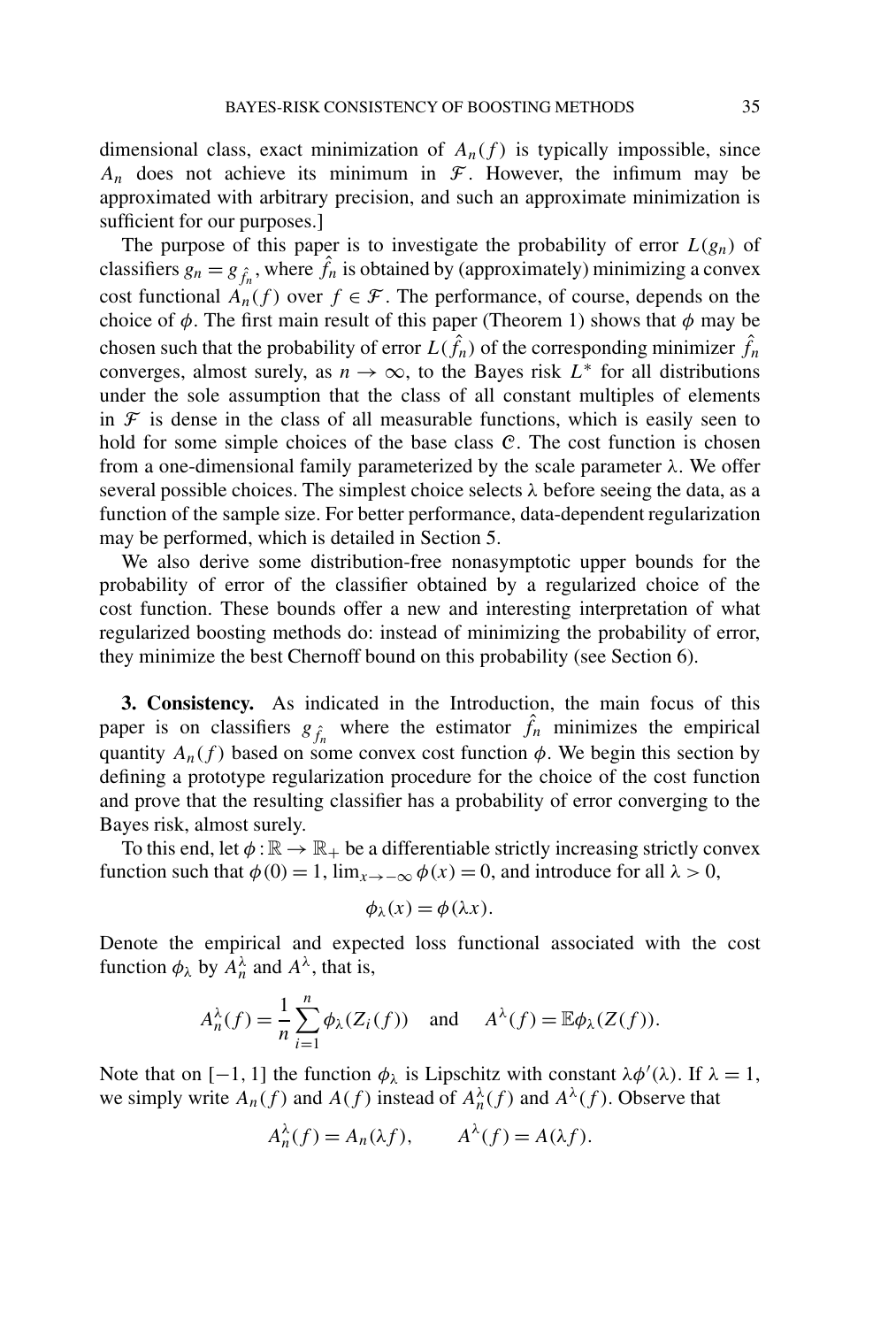REMARK. This simple observation highlights the two different interpretations of the scale parameter  $\lambda$ . One way of viewing  $\lambda$  reveals it as a parameter of the cost function we minimize. However, minimizing  $A^{\lambda}(f)$  over  $\mathcal F$  is equivalent to minimizing  $A(f)$  over the scaled class  $\lambda \cdot \mathcal{F}$ . Though scaling the estimator *f* has no effect on the corresponding classifier [performance is unchanged since  $L(f) = L(\lambda f)$  for all  $\lambda > 0$ , the introduction of the parameter  $\lambda$  is indeed a decisive step in designing consistent strategies. To understand the role of the parameter  $\lambda$ , consider the simple one-dimensional example when the base classifiers have the form  $g(x) = 2\mathbb{I}_{[x < c]} - 1$  or  $g(x) = 2\mathbb{I}_{[x \ge c]} - 1$  for some  $c \in \mathbb{R}$ . In this case the closure of the class  $\lambda \cdot \mathcal{F}$  is just the class of functions with total variation bounded by 2*λ*. As the target estimator can be wildly oscillating and even have unbounded total variation, large values of *λ* offer more flexibility of approximation at the price of making the estimation problem more difficult. It is worth noting at this point that the original ADABOOST algorithm attempts to minimize the functional *A* in the linear span of C. In contrast to this, here we consider a family of optimization problems (minimizing various functionals *Aλ*) over the convex hull of C.

Now let  $\hat{f}_n^{\lambda}$  denote a function in  $\mathcal F$  which minimizes the empirical loss

$$
A_n^{\lambda}(f) = \frac{1}{n} \sum_{i=1}^n \phi_{\lambda}(Z_i(f))
$$

over  $f \in \mathcal{F}$ .

REMARK. Very often the functional  $A_n^{\lambda}$  does not achieve its minimum in  $\mathcal{F}$ . For convenience, we ignore this slight complication here and simply mention that all arguments below work for any approximate minimizer, that is, if  $\hat{f}_n^{\lambda}$  is such that

$$
A_n^{\lambda}(\hat{f}_n^{\lambda}) \le \inf_{f \in \mathcal{F}} A_n^{\lambda}(f) + \varepsilon_n
$$

if  $\varepsilon_n$  is a sequence of positive numbers converging to zero.

The simplest version of the main consistency result of the paper is the following. The only assumption for the class  $C$  of base classifiers (apart from having a finite VC dimension) is that the union, for all  $\lambda > 0$ , of the classes of functions  $\lambda \cdot \mathcal{F} = {\lambda f : f \in \mathcal{F}}$  is sufficiently rich to approximate the target function minimizing  $A(f)$ .

For the cost function  $\phi$  we need the following properties.

ASSUMPTION 1. Let  $\phi$  be a differentiable strictly convex, strictly increasing cost function such that  $\phi(0) = 1$ ,  $\lim_{x \to -\infty} \phi(x) = 0$ .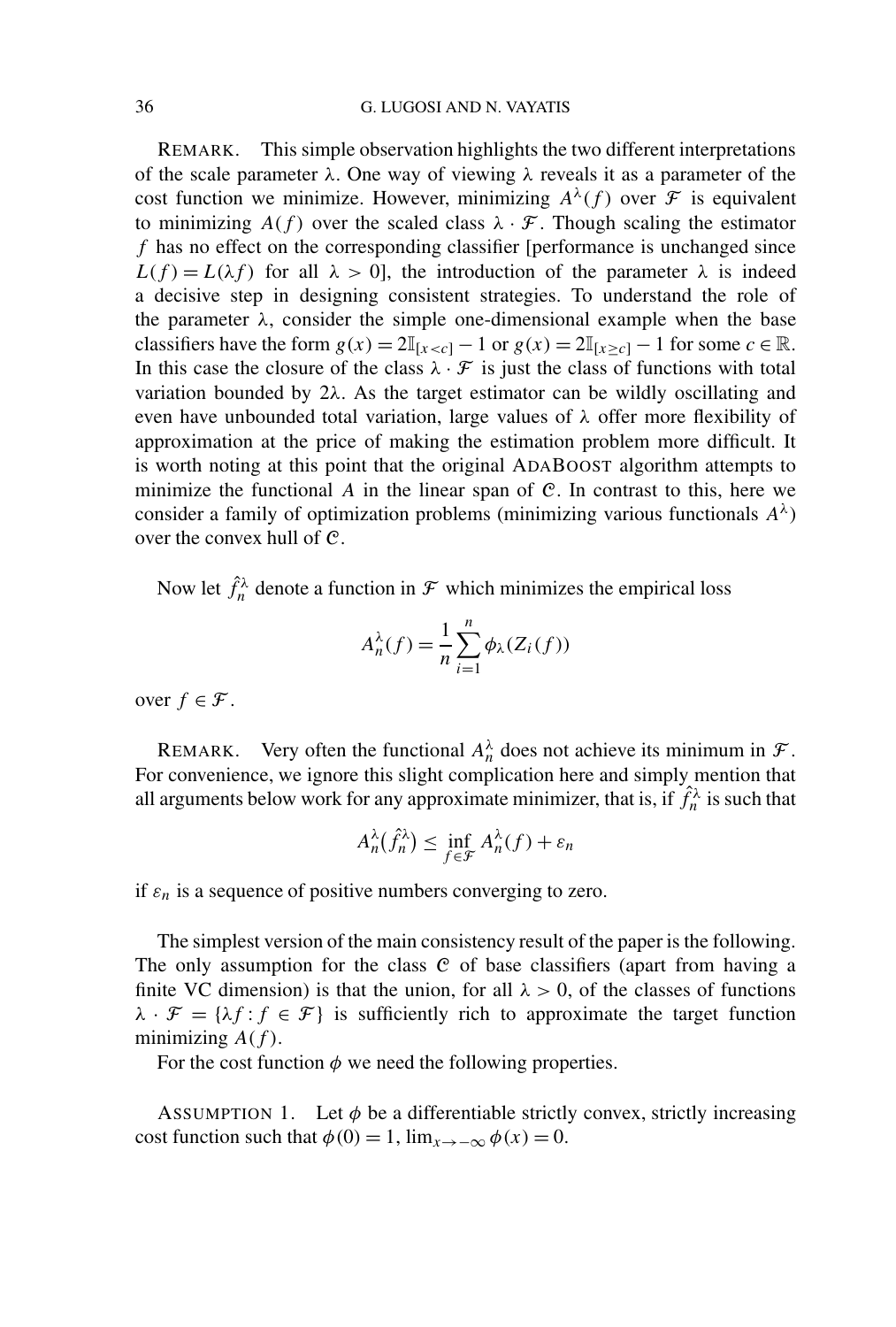THEOREM 1. *Assume that the cost function φ satisfies Assumption* 1 *and that the distribution of*  $(X, Y)$  *and the class*  $C$  *are such that* 

$$
\lim_{\lambda \to \infty} \inf_{f \in \lambda \cdot \mathcal{F}} A(f) = A^*,
$$

*where*  $A^* = \inf A(f)$  *over all measurable functions*  $f: X \to \mathbb{R}$ . Assume that C *has a finite VC dimension*.

Let  $\lambda_1, \lambda_2, \ldots$  *be a sequence of positive numbers satisfying* 

$$
\lambda_n \to \infty
$$
 and  $\lambda_n \phi'(\lambda_n) \sqrt{\frac{\ln n}{n}} \to 0$  as  $n \to \infty$ ,

*and define the estimator*  $f_n = \hat{f}_n^{\lambda_n} \in \mathcal{F}$ . *Then*  $g_{f_n}$  *is strongly Bayes-risk consistent, that is*,

$$
\lim_{n\to\infty} L(g_{f_n}) = L^* \qquad almost surely.
$$

REMARK (Universal consistency). For many base classes  $C$ , the first condition of the theorem is satisfied for all possible distributions of  $(X, Y)$ . In Lemma 1 we provide a simple sufficient condition for such a universal approximation property. In such cases, the classifier  $g_{fn}$  is *strongly universally consistent*.

REMARK (Assumption on the cost function). The cost function perhaps most widely used in practice is the exponential function, which clearly satisfies Assumption 1. Another important cost function meeting the conditions is the logit function  $\log_2(1 + e^x)$ . For more discussion on the choice of  $\phi$ , we refer to Section 4.

REMARK (Denseness assumption). The assumption on the class  $C$  given by  $\lim_{\lambda \to \infty} \inf_{f \in \lambda \cdot \mathcal{F}} A(f) = A^*$  may be replaced by a simpler completeness condition such as in the argument of Breiman (2000). Examples satisfying this condition are the class of indicators of all rectangles, indicators of half-spaces defined by hyperplanes or the class of binary trees with a number of terminal nodes equal to the dimension *d* plus 1 [see Breiman (2000)].

We offer the following lemma to emphasize this last remark:

LEMMA 1. *Let the class* C *be such that its convex hull contains all the indicators of elements of*  $\mathcal{B}_0$ , *a subalgebra of the Borel*  $\sigma$ *-algebra*  $\mathcal{B}(\mathbb{R}^d)$  *of*  $\mathbb{R}^d$ , *such that*  $\mathcal{B}_0$  *generates*  $\mathcal{B}(\mathbb{R}^d)$ *. Then* 

$$
\lim_{\lambda \to \infty} \inf_{f \in \lambda \cdot \mathcal{F}} A(f) = A^*.
$$

The proof relies on some properties of the minimizer of the functional *A* described in Lemma 3. Details can be found in the Appendix.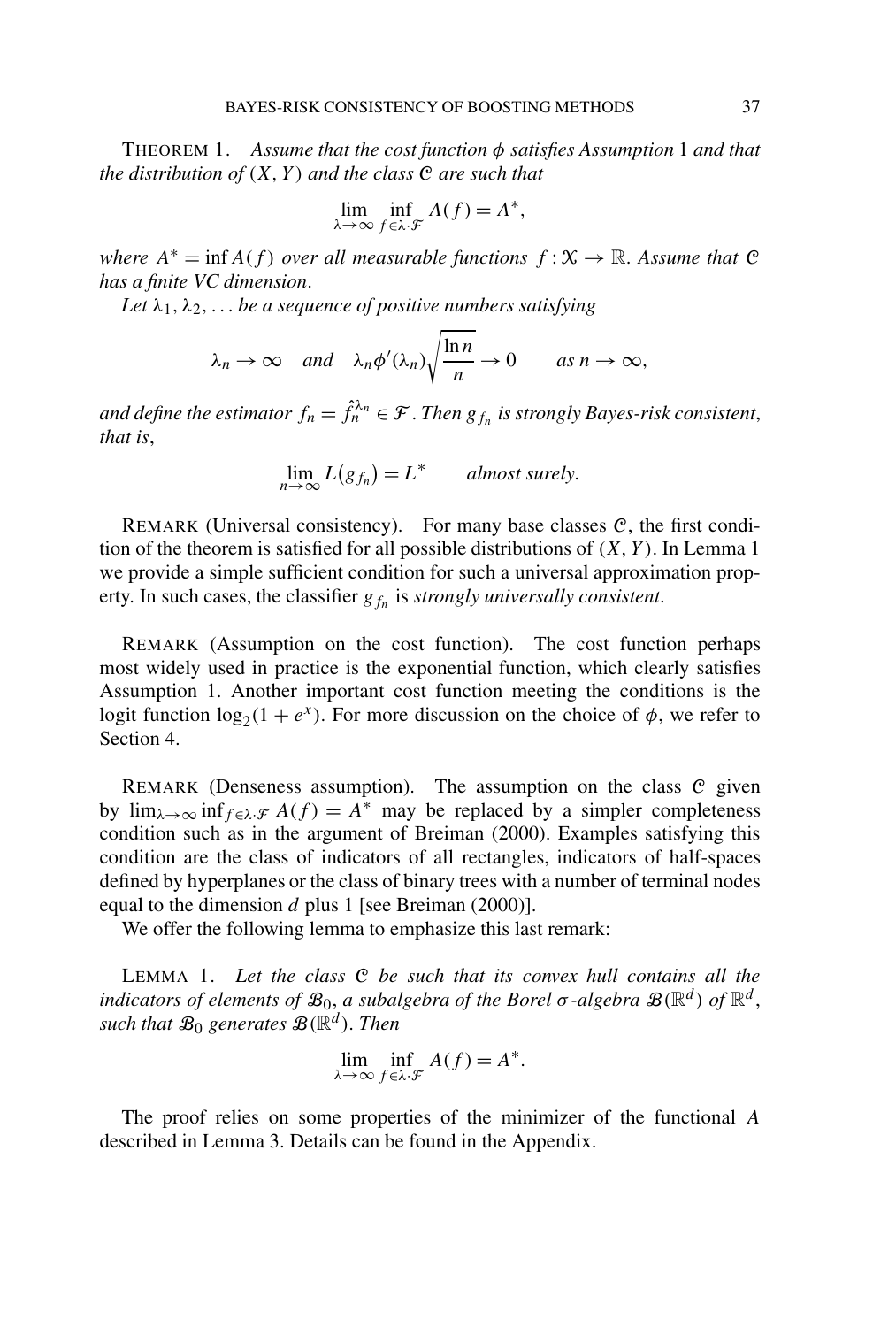REMARK (*λ* as a smoothing parameter). The theorem requires that the cost function  $\phi_{\lambda}$  become steeper as the sample size grows, but this steepness should grow in a controlled fashion. One may think about *λ* as a smoothing parameter. Larger values of  $\lambda$  penalize misclassification in the training sample more severely, and therefore have a tendency of overfitting. At the same time, large values of *λ* allow more flexibility in approximating the target function minimizing  $A(f)$ . Small values of *λ* produce smoother estimators. In this sense, *λ* may be regarded as a smoothing parameter, responsible for controlling the trade-off between "bias and variance." As is always the case in nonparametric curve estimation, a datadependent choice of the smoothing parameter is desirable for better performance. This may be performed in several different ways, one of which is discussed in Section 5.

The proof of Theorem 1 is based on a few simple lemmas. One of the main ingredients is the following result. It summarizes the "probabilistic" part of the argument.

LEMMA 2. *For any n* and  $\lambda > 0$ ,

$$
\mathbb{E}\sup_{f\in\mathcal{F}}|A^{\lambda}(f)-A^{\lambda}_n(f)|\leq 4\lambda\phi'(\lambda)\sqrt{\frac{2V\ln(4n+2)}{n}}.
$$

*Also, for any*  $\delta > 0$ , *with probability at least*  $1 - \delta$ ,

$$
\sup_{f \in \mathcal{F}} |A^{\lambda}(f) - A^{\lambda}_n(f)| \le 4\lambda \phi'(\lambda) \sqrt{\frac{2V \ln(4n+2)}{n}} + \lambda \phi'(\lambda) \sqrt{\frac{\ln(1/\delta)}{2n}}.
$$

This lemma is a variation of a result of Koltchinskii and Panchenko (2002). For completeness, the proof is given in the Appendix.

Some basic properties of the minimizer are summarized in the following lemma. Introduce

$$
f^*(x) = \underset{\alpha \in \mathbb{R}}{\arg \min} \{ \eta(x)\phi(-\alpha) + (1 - \eta(x))\phi(\alpha) \}.
$$

Lemma 3 implies that  $f^*$  is well defined for all *x* with  $\eta(x) \in (0, 1)$ .

LEMMA 3. *Let φ be a cost function satisfying Assumption* 1. *Consider either one of the following two cases*:

(i) *If*  $\eta(X) \notin \{0, 1\}$  *almost surely, then, for each*  $\lambda$ *, there exists a unique measurable function f* <sup>∗</sup> *<sup>λ</sup> such that*

$$
A^{\lambda}(f_{\lambda}^*) \le A^{\lambda}(f) \qquad \text{for all functions } f.
$$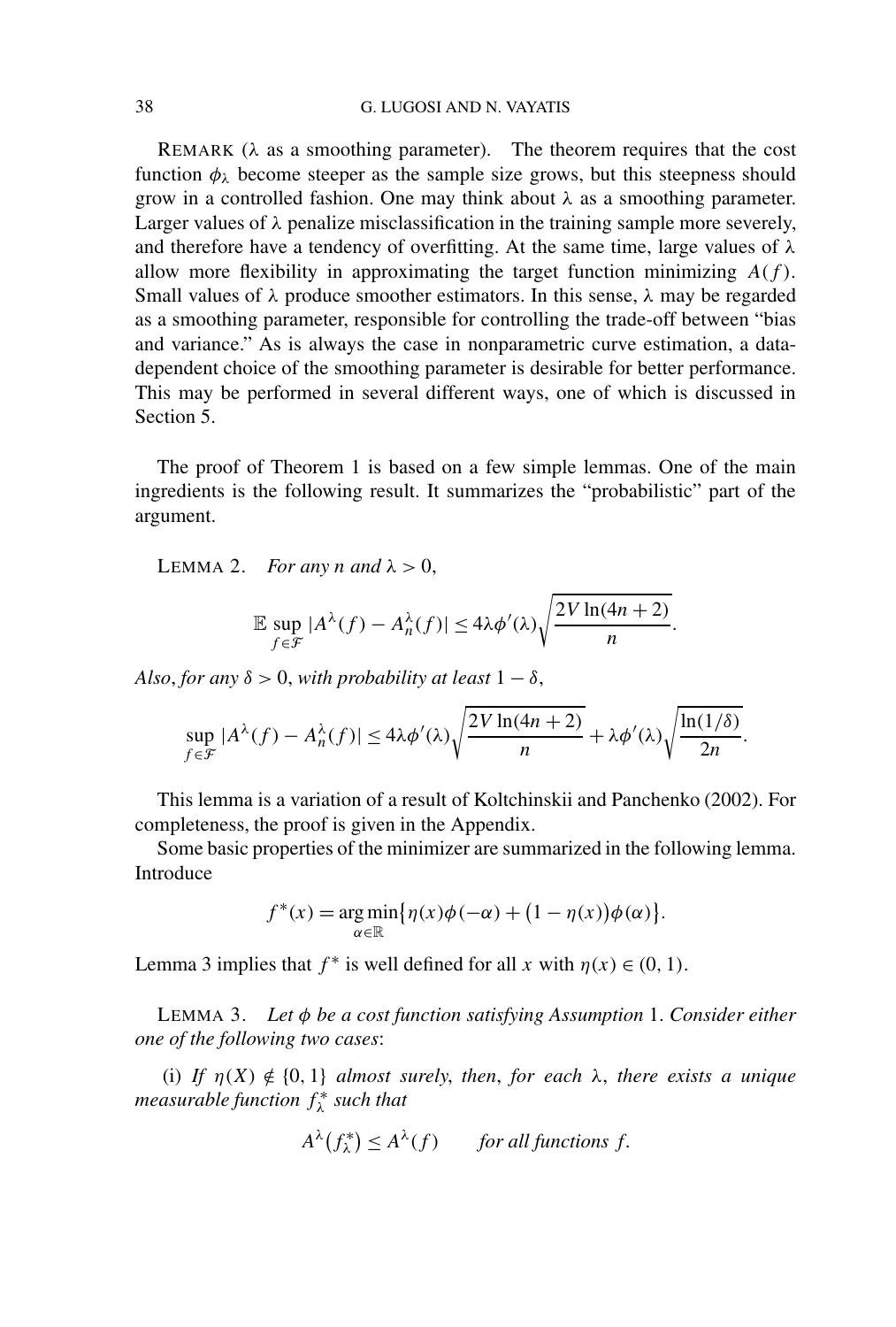*Then the classifier*

$$
g_{f_{\lambda}^*} = \begin{cases} 1, & \text{if } f_{\lambda}^*(x) > 0, \\ -1, & \text{otherwise,} \end{cases}
$$

*is just the Bayes classifier*  $g^*$ . *Also, for all*  $\lambda > 0$ ,  $\lambda f^*_{\lambda} = f^*$ . (ii) *If*  $\eta(X) \in \{0, 1\}$  *almost surely, then, for each*  $\lambda$ *, we have* 

$$
\inf_{f} A^{\lambda}(f) = 0.
$$

PROOF. Just note that

$$
A^{\lambda}(f) = \mathbb{E}\big\{\eta(X)\phi_{\lambda}(-f(X)) + (1 - \eta(X))\phi_{\lambda}(f(X))\big\}
$$

and therefore the function  $f^*_{\lambda}$  defined, for all *x*, by

$$
f_{\lambda}^{*}(x) = \underset{\alpha \in \mathbb{R}}{\arg \min} \{ \eta(x)\phi_{\lambda}(-\alpha) + (1 - \eta(x))\phi_{\lambda}(\alpha) \}
$$

minimizes *Aλ*:

(i) If  $\eta(x) \notin \{0, 1\}$ , then, since  $\phi$  is increasing and strictly convex, the function  $h(\alpha) = \eta(x)\phi_{\lambda}(-\alpha) + (1 - \eta(x))\phi_{\lambda}(\alpha)$  has a unique minimum, and therefore  $f^*_{\lambda}(x)$  is well defined.

Since  $\phi$  is differentiable, the derivative of *h* is zero at  $f^*_{\lambda}(x)$ , and so

$$
\frac{\phi'_{\lambda}(-f_{\lambda}^*(x))}{\phi'_{\lambda}(f_{\lambda}^*(x))} = \frac{1 - \eta(x)}{\eta(x)}.
$$

Clearly,  $\eta(x) < 1/2$  if and only if  $\phi'_{\lambda}(-f_{\lambda}^*(x)) > \phi'_{\lambda}(f_{\lambda}^*(x))$  and thus  $f_{\lambda}^*(x) < 0$ , by the strict convexity of  $\phi_{\lambda}$ , proving the second statement.

Finally, the equality above is equivalent to

$$
\frac{\phi'(-\lambda f_{\lambda}^*(x))}{\phi'(\lambda f_{\lambda}^*(x))} = \frac{1 - \eta(x)}{\eta(x)}.
$$

Since  $v(\cdot) = \phi'(-\cdot)/\phi'(\cdot)$  is strictly monotone, this implies that  $\lambda f_{\lambda}^* = f_1^* = f^*$ .

(ii) Now assume that  $\eta(X)$  is 0 or 1 with probability 1. Then obviously the minimizer  $f_{\lambda}^*$  no longer exists. We consider the sequence of measurable functions *f<sub>n</sub>* taking values +*n* on [ $n(X) = 1$ ] and −*n* on [ $n(X) = 0$ ] and we obtain that  $A^{\lambda}(f_n) = \phi(-n)$ . Taking the limit in *n* leads to inf<sub>f</sub>  $A^{\lambda}(f) = 0$ .  $\Box$ 

Now, before considering the fundamental Lemma 5, we need an auxiliary result which characterizes the pointwise minimum of the cost functional as a function of the posterior probability function  $\eta$ . This quantity can be understood as an entropy measure (see Section 4).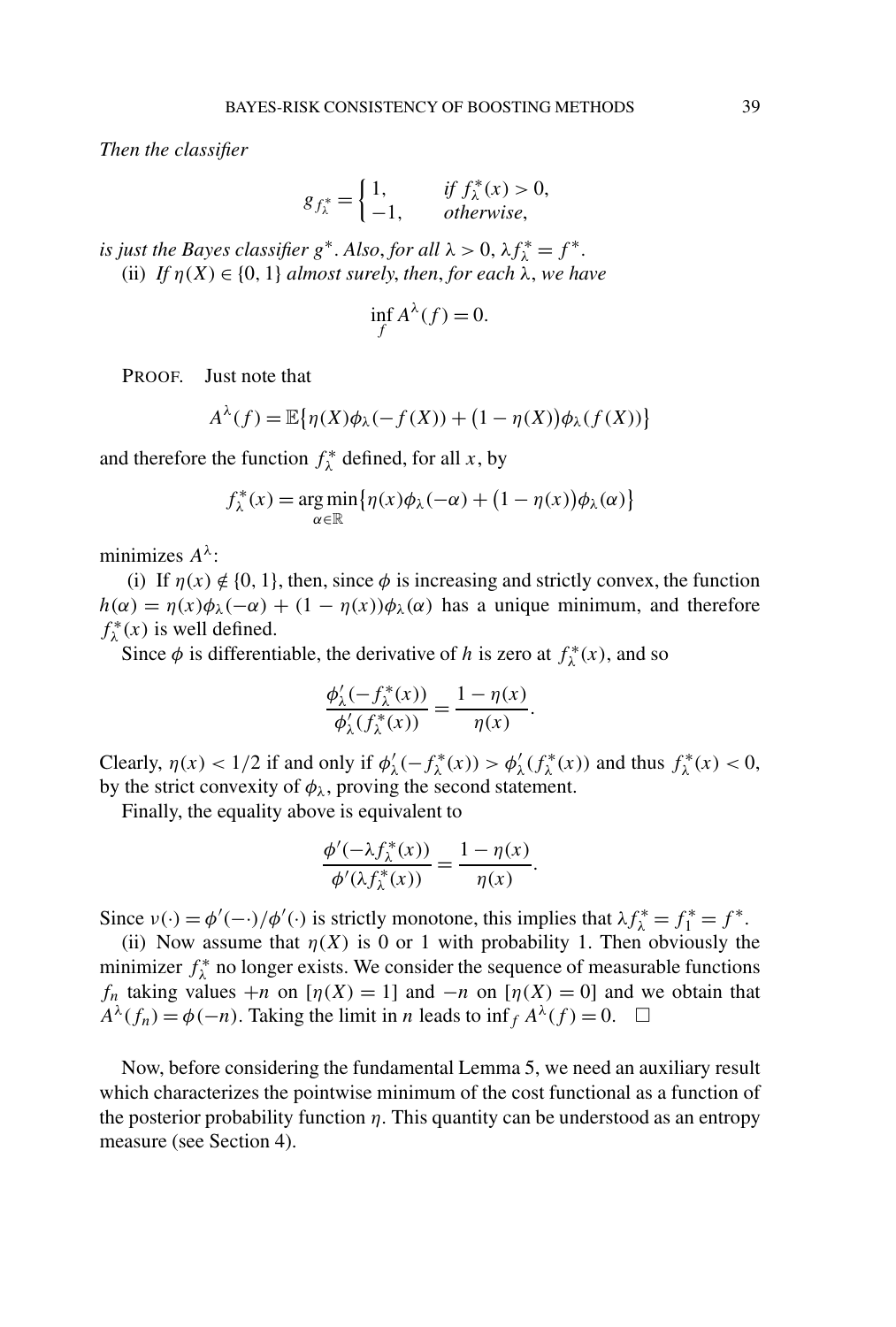LEMMA 4. *Let φ be a cost function satisfying Assumption* 1. *Then the function*

$$
H(\eta) = \inf_{\alpha \in \mathbb{R}} (\eta \phi(-\alpha) + (1 - \eta) \phi(\alpha)),
$$

*defined for*  $\eta \in [0, 1]$ , *is strictly concave, symmetric around* 1/2, *and*  $H(0)$  =  $H(1) = 0, H(1/2) = 1.$ 

PROOF. Concavity follows from the fact that the infimum of concave functions is concave. By the convexity of  $\phi$ , we have  $(1/2)\phi(-\alpha) + (1/2)\phi(\alpha) \ge$  $\phi$ (0) with equality achieved at  $\alpha = 0$ , which implies  $H(1/2) = 1$ . The rest of the properties are obvious.  $\square$ 

Our last key lemma, before turning to the proof of Theorem 1, shows that near optimization of the functional *A* yields nearly optimal classifiers.

LEMMA 5. *Let φ be a cost function satisfying Assumption* 1. *Let fn be an arbitrary sequence of functions such that*

$$
\lim_{n \to \infty} A(f_n) = A^*.
$$

*Then the classifier*

$$
g_{f_n}(x) = \begin{cases} 1, & \text{if } f_n(x) > 0, \\ -1, & \text{otherwise,} \end{cases}
$$

*has a probability of error converging to L*∗.

PROOF. In the proof we use the notation  $g_n = g_{f_n}$ . Recall that

$$
L(g_n) - L^* = \mathbb{E}|2\eta(X) - 1|\mathbb{I}_{[g_n(X) \neq g^*(X)]}
$$

[see, e.g., Devroye, Györfi and Lugosi (1996)]. Fix  $\delta > 0$  and define  $S_{\delta} =$  ${x : \eta(x) \in [1/2 - \delta, 1/2 + \delta]}$ . Then clearly

$$
L(g_n) - L^* \le 2\delta + \mathbb{P}\big\{X \notin S_\delta \text{ and } g_n(X) \ne g^*(X)\big\},\
$$

and therefore it suffices to show that  $\mathbb{P}\{X \notin S_\delta \text{ and } g_n(X) \neq g^*(X)\} \to 0$  as  $n \to \infty$ . Proceeding by contradiction, assume that this statement is false. Then there exists a sequence of sets  $K_n \subset S_\delta$  with  $\liminf_{n\to\infty} \mathbb{P}\{X \in K_n\} > 0$  such that the estimators  $f_n$  and  $f^*$  lead to a different prediction. By symmetry, we may assume that, on  $K_n$ ,  $f_n(x) > 0$  and  $f^*(x) < 0$ . Note that  $f^*(x) < 0$  implies that  $\eta$  <  $1/2 - \delta$ .

The difference  $A(f_n) - A^*$  can be written as the expectation of a positive function since, by definition, the optimal  $f^*(x)$  is the pointwise minimizer of the quantity  $h(\alpha) = \eta(x)\phi(-\alpha) + (1 - \eta(x))\phi(\alpha)$ . Now write, for any set  $B \subset \mathcal{X}$ ,

$$
A|_B(f_n) = \mathbb{E}\big\{\mathbb{I}_B(X)\big(\eta(X)\phi\big(-f_n(X)\big) + \big(1-\eta(X)\big)\phi\big(f_n(X)\big)\big)\big\}.
$$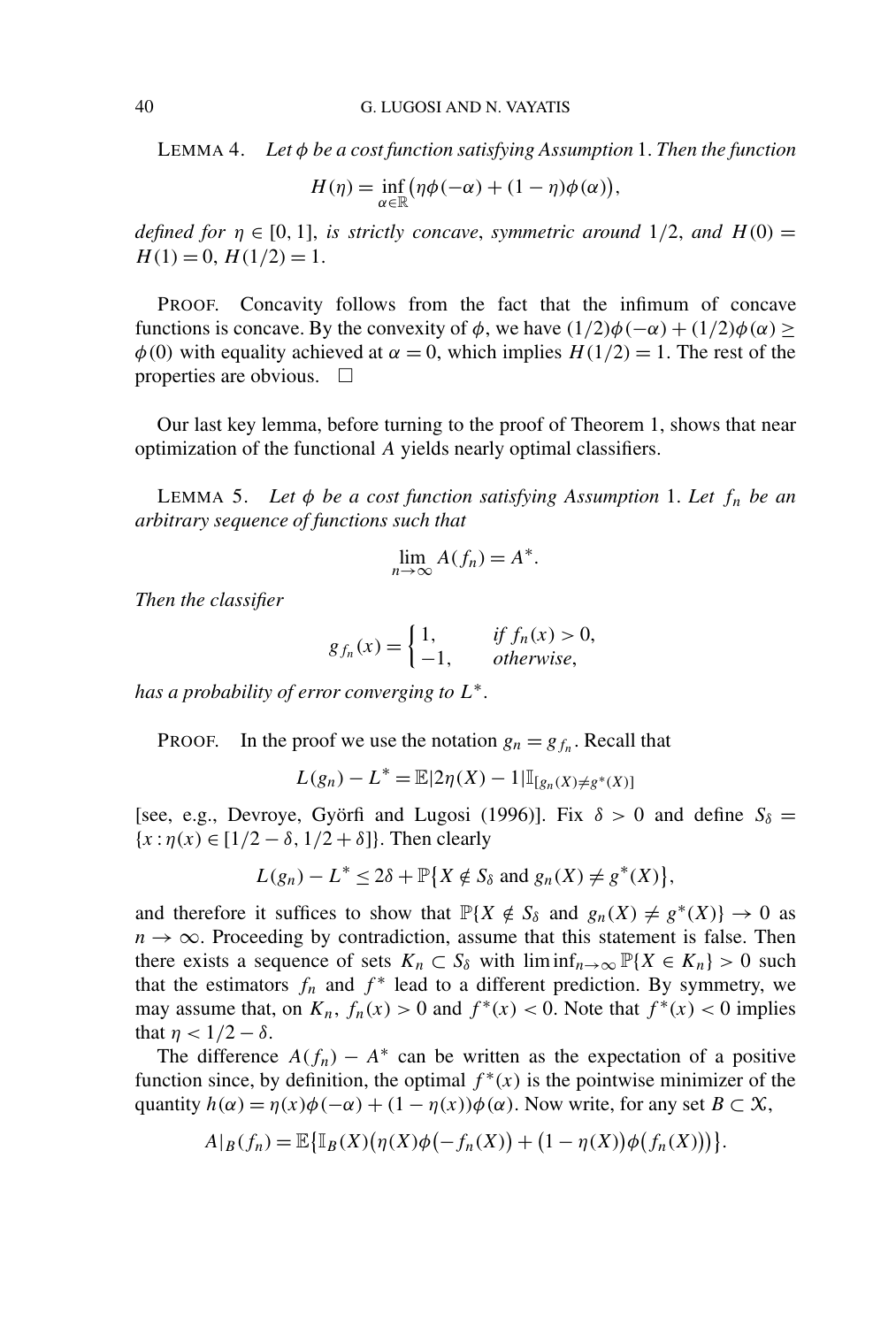We then have, for any *B*,  $A(f_n) - A^* \ge A|_B(f_n) - A|_B(f^*)$ .

On the one hand, since the function *H* defined in Lemma 4 is increasing in [0*,* 1*/*2],

$$
A|_{K_n}(f^*) = \mathbb{E}\big\{\mathbb{I}_{K_n}(X)H(\eta(X))\big\} \le H(1/2 - \delta)\mathbb{P}\{K_n\}.
$$

On the other hand, we note that *h* is a strictly convex function which has its minimum at  $f^*(X)$ . Therefore, considering that  $f_n(X) > 0$  and  $f^*(X) < 0$  on  $K_n$ , we have that  $h(f_n(X)) > h(0) = \phi(0) = 1$ . We then obtain

$$
A|_{K_n}(f_n)=\mathbb{E}\big\{\mathbb{I}_{K_n}(X)h(f_n(X))\big\}\geq \mathbb{P}\{K_n\}.
$$

Thus,

$$
A(f_n) - A^* \ge A|_{K_n}(f_n) - A|_{K_n}(f^*) \ge (1 - H(1/2 - \delta))\mathbb{P}\{K_n\}.
$$

Then because of the strict concavity of *H* (see Lemma 4), we have lim inf<sub>*n*→∞</sub>  $A(f_n) - A^* > 0$ , which is a contradiction.  $\Box$ 

PROOF OF THEOREM 1. Denote by  $\bar{f}_{\lambda}$  an element of  $\mathcal F$  which minimizes  $A^{\lambda}$ . Then we may write

$$
A(\lambda_n f_n) - A^* = (A(\lambda_n f_n) - A(\lambda_n \bar{f}_{\lambda_n})) + (A(\lambda_n \bar{f}_{\lambda_n}) - A^*)
$$
  
= 
$$
(A^{\lambda_n}(\hat{f}_n^{\lambda_n}) - A^{\lambda_n}(\bar{f}_{\lambda_n})) + \left(\inf_{f \in \lambda_n \cdot \mathcal{F}} A(f) - A^*\right).
$$

Clearly, the second term on the right-hand side converges to zero by the assumption on F and since  $\lambda_n \to \infty$ . To bound the first term, simply note that

$$
A^{\lambda_n}(\hat{f}_n^{\lambda_n}) - A^{\lambda_n}(\bar{f}_{\lambda_n}) \le 2 \sup_{f \in \mathcal{F}} |A^{\lambda_n}(f) - A^{\lambda_n}_n(f)|
$$

[see, e.g., Devroye, Györfi and Lugosi (1996), Lemma 8.2]. However, by Lemma 2 this converges to zero with probability 1, by the choice of  $\lambda_n$ .

Thus, we have that  $A(\lambda_n f_n) \to A^*$  with probability 1. The consistency result now follows by Lemma 5.  $\Box$ 

**4. Cost functions.** The choice of the cost function  $\phi : \mathbb{R} \to \mathbb{R}^+$  may influence the performance of the obtained classifier. The inequality of Lemma 2 offers a guide for choosing  $\phi$ : the smaller the quantity  $\phi'(\lambda)$ , the tighter the bound is. On the other hand, the choice is restricted by the requirement that  $\phi$  be convex. In addition, Assumption 1 indicates that there are very few and elementary conditions needed for the cost function to make a consistent algorithm.

We mention here that Assumption 1 on the cost function  $\phi$  in the consistency theorem may be replaced by the following alternative assumption, proposed by Zhang (2004).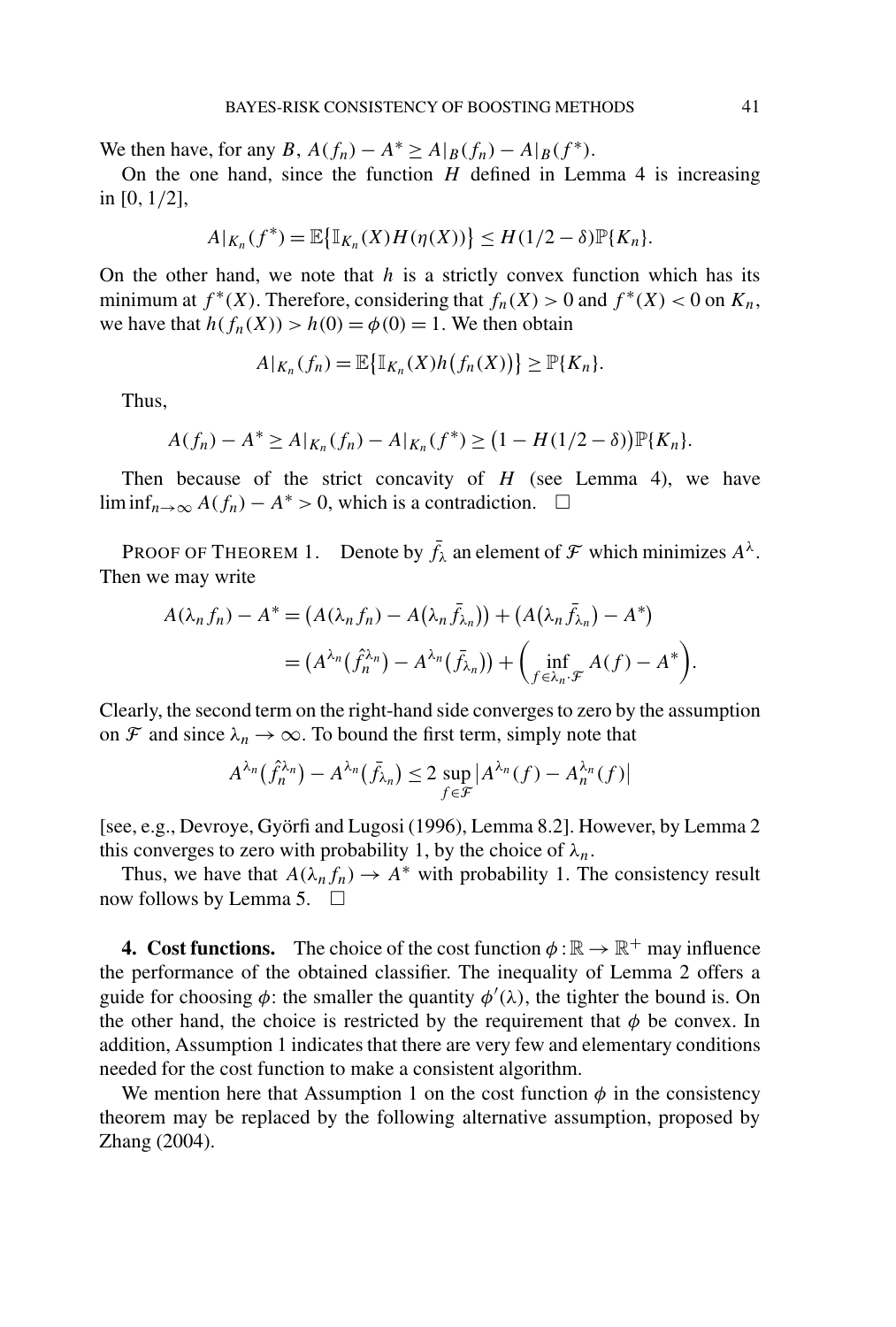ASSUMPTION 2. Let  $\phi$  be a convex cost function such that the following hold:

(i)  $f^*(x) > 0$  if and only if  $\eta(x) > 1/2$ ;

(ii) there exist a constant *c* and  $s > 1$  satisfying, for any  $\eta \in [0, 1]$ ,

$$
\left|\frac{1}{2}-\eta\right|^s \leq c^s\big(1-H(\eta)\big).
$$

Then Theorem 1 remains true under this assumption as well. This follows from the fact that, in the proof of Theorem 1, our Lemma 5 may be replaced the following result of Zhang (2004). Even though Zhang's assumption may be more difficult to interpret than Assumption 1, it may be used to derive rates of convergence via the lemma below. In this paper we do not investigate such rates.

LEMMA 6 [Zhang (2004)]. *Under Assumption* 2, *for any estimator f* ,  $L(f) - L^* \leq 2c(A(f) - A^*)^{1/s}.$ 

Below we consider some specific choices of the cost function.

EXAMPLE 1. The standard choice in most boosting algorithms is  $\phi(x) = \exp(x)$ . This function obviously satisfies Assumption 1, and therefore consistency holds without any restriction on the distribution. Note that in this case sistency noids without any restriction on the distribution  $f^*(x) = \frac{1}{2} \ln(\eta(x)/(1 - \eta(x)))$  and  $H(\eta) = 2\sqrt{\eta(1 - \eta)}$ .

EXAMPLE 2. Another important example is

$$
\phi(x) = \text{logit}(x) = \text{log}_2(1 + \exp(x))
$$

considered in Friedman, Hastie and Tibshirani (2000). This cost function also satisfies Assumption 1 with  $s = 2$ . Observe that  $f^*(x) = \ln(\eta(x)/(1 - \eta(x)))$  and  $H(\eta) = -\eta \log_2 \eta - (1 - \eta) \log_2(1 - \eta)$  is the binary entropy function.

EXAMPLE 3. Another interesting alternative is

$$
\phi(x) = \psi(x) = \begin{cases} \exp(x), & \text{if } x < 0, \\ x+1, & \text{if } x \ge 0. \end{cases}
$$

Here  $f^*(x) = \ln(\eta(x)/(1 - \eta(x)))$  and  $H(\eta) = \eta(2 + \ln((1 - \eta)/\eta))$  for  $\eta \le 1/2$ . Even though the function  $\psi$  is not strictly convex, it is easy to see that the proof of Lemma 3 remains valid for this function as well, and consistency may be established.

Further investigation of the role of the cost function has been carried out very recently by Bartlett and co-workers (Bartlett, personal communication).

The experiments of Section 7 show little influence of the specific form of the cost function on the performance of the algorithms for relatively small sample sizes. These cost functions emphasize data points differently according to the size of the margin  $Yf(X)$  (see Figure 1).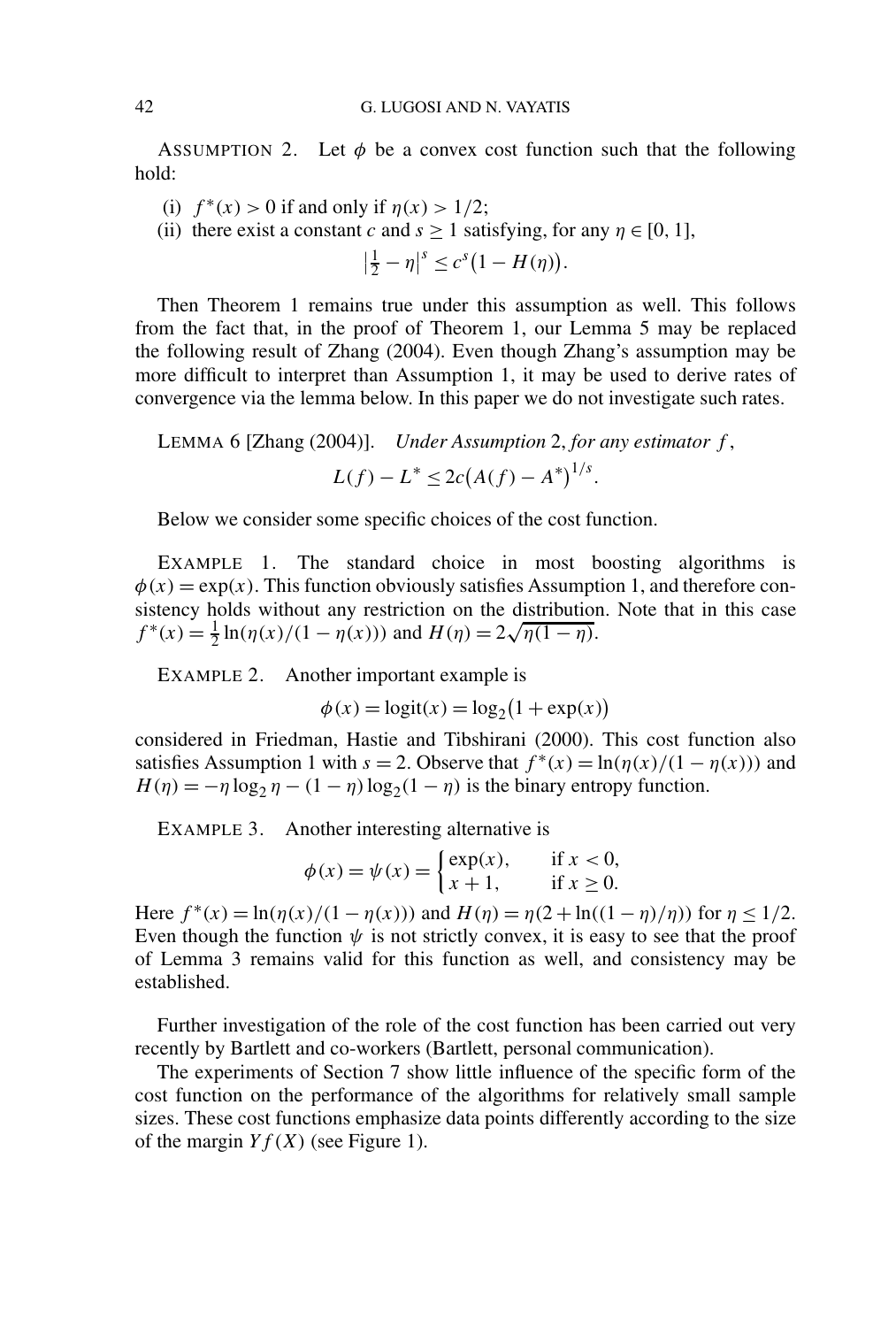

FIG. 1. *Bounding the step function with different cost functions*  $\phi = \exp$ ,  $\psi$ , logit.

**5. Penalized model selection.** In Section 3 we established the existence of a consistent strategy based on regularized boosting methods. In these results, the sequence of estimators  $f_n = \hat{f}_n^{\lambda_n}$  requires, for each *n*, minimizing the functional  $A_n^{\lambda_n}$  over  $\mathcal F$ , for a predetermined sequence  $\lambda_1, \lambda_2, \ldots$  Of course, it is desirable to handle the choice of  $\lambda$  on the basis of the sample. The following theorem shows that consistency remains true for a data-dependent regularized choice of the smoothing parameter *λ*.

THEOREM 2. *Assume that the cost function φ satisfies Assumption* 1 *and that the distribution of (X, Y ) and the class* C *are such that*

$$
\lim_{\lambda \to \infty} \inf_{f \in \lambda \cdot \mathcal{F}} A(f) = A^*,
$$

*where*  $A^* = \inf A(f)$  *over all measurable functions*  $f: X \to \mathbb{R}$ *. Let V denote the VC dimension of the base class* C.

*For any divergent sequence*  $\lambda_1, \lambda_2, \ldots$  *of positive numbers, let* 

$$
f_n = \argmin_{k \ge 1} \tilde{A}_n^{\lambda_k}(\hat{f}_n^{\lambda_k})
$$

*where*

$$
\tilde{A}_{n}^{\lambda_{k}}(f) = A_{n}^{\lambda_{k}}(f) + 4\lambda_{k}\phi'(\lambda_{k})\sqrt{\frac{2V\ln(4n+2)}{n}} + \lambda_{k}\phi'(\lambda_{k})\sqrt{\frac{\ln(6n^{2}k^{2}/\pi^{2})}{n}}
$$

*and*

$$
\hat{f}_n^{\lambda_k} = \underset{f \in \mathcal{F}}{\arg \min} A_n^{\lambda_k}(f).
$$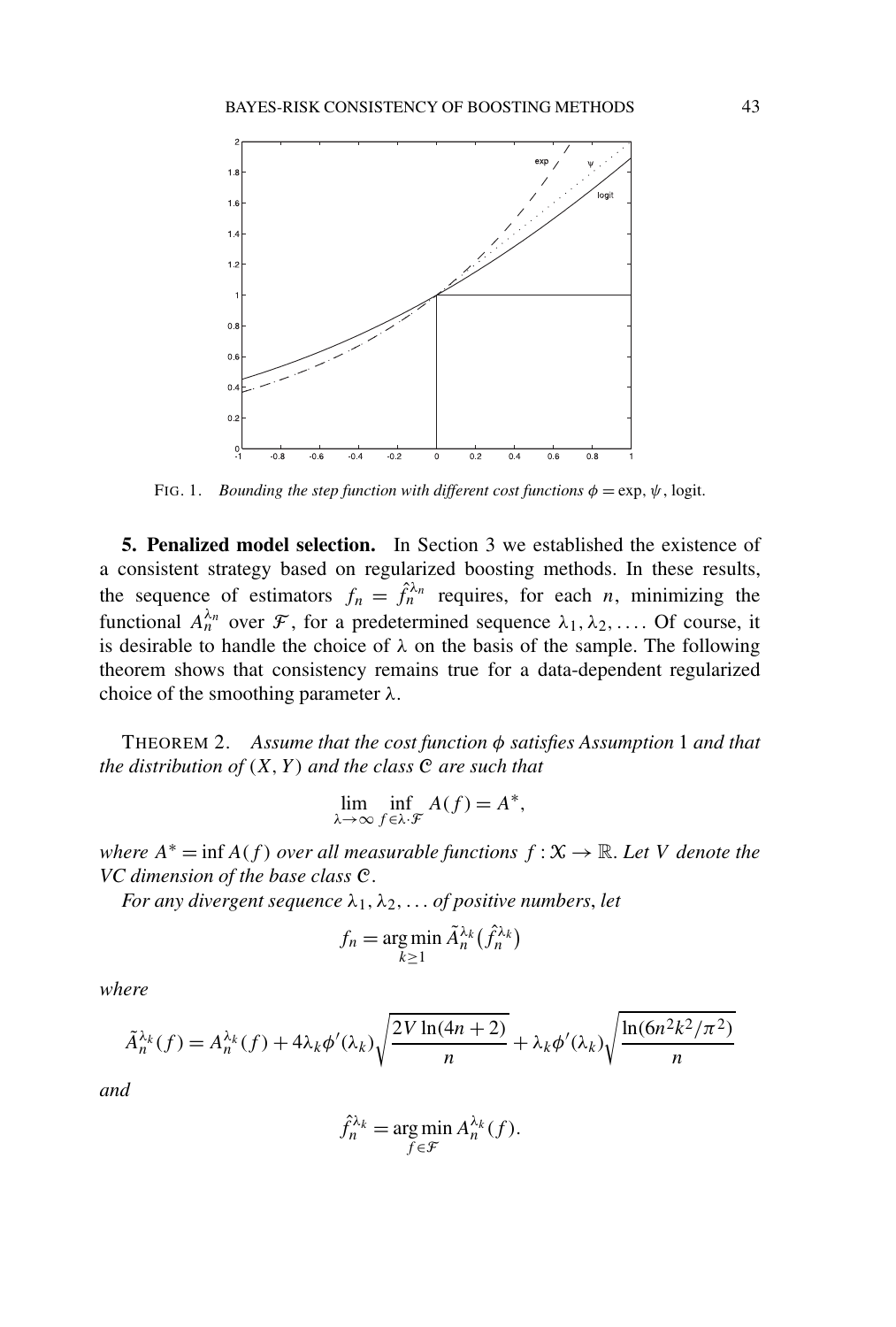*Then gfn is strongly Bayes-risk consistent*, *that is*,

$$
\lim_{n \to \infty} L(g_{f_n}) = L^* \qquad almost \, surely.
$$

The outline of the proof is the same as before. The next result replaces here Lemma 2 and provides an oracle inequality.

THEOREM 3. *For any sequence*  $\lambda_1, \lambda_2, \ldots$  *of positive numbers, let*  $f_n = \arg \min$ *k*≥1  $\tilde{A}_n^{\lambda_k}(\hat{f}_n^{\lambda_k}),$ 

*where*

$$
\tilde{A}_{n}^{\lambda_{k}}(f) = A_{n}^{\lambda_{k}}(f) + 4\lambda_{k}\phi'(\lambda_{k})\sqrt{\frac{2V\ln(4n+2)}{n}} + \lambda_{k}\phi'(\lambda_{k})\sqrt{\frac{\ln(6n^{2}k^{2}/\pi^{2})}{n}}.
$$

*Then, with probability at least*  $1 - 1/n^2$ ,

$$
L(f_n) \leq \inf_{k \geq 1} A^{\lambda_k}(f_n)
$$
  
\n
$$
\leq \inf_{k \geq 1} \left\{ A^{\lambda_k}(\bar{f}_{\lambda_k}) + 8\lambda_k \phi'(\lambda_k) \sqrt{\frac{2V \ln(4n + 2)}{n}} + 2\lambda_k \phi'(\lambda_k) \sqrt{\frac{\ln(12n^2k^2/\pi^2)}{n}} \right\}.
$$

PROOF. For a given *k*, consider the minimizers

$$
\hat{f}_n^{\lambda_k} = \underset{f \in \mathcal{F}}{\arg \min} A_n^{\lambda_k}(f),
$$

$$
\bar{f}_{\lambda_k} = \underset{f \in \mathcal{F}}{\arg \min} A^{\lambda_k}(f).
$$

By Lemma 2 we have, for all integers *k*, with probability at least  $1 - \delta_k$ , that for all  $f \in \mathcal{F}$ ,

$$
A^{\lambda_k}(f) \le A_n^{\lambda_k}(f) + 4\lambda_k \phi'(\lambda_k) \sqrt{\frac{2V\ln(4n+2)}{n}} + \lambda_k \phi'(\lambda_k) \sqrt{\frac{\ln(1/\delta_k)}{2n}}.
$$

In particular, with probability at least  $1 - \delta_k$ ,

$$
A^{\lambda_k}(\hat{f}_n^{\lambda_k}) \le A_n^{\lambda_k}(\hat{f}_n^{\lambda_k}) + 4\lambda_k \phi'(\lambda_k) \sqrt{\frac{2V\ln(4n+2)}{n}} + \lambda_k \phi'(\lambda_k) \sqrt{\frac{\ln(1/\delta_k)}{2n}}.
$$

Now take  $f_n$  to be

$$
f_n = \underset{k \ge 1}{\arg \min} \, \tilde{A}_n^{\lambda_k} \big( \hat{f}_n^{\lambda_k} \big),
$$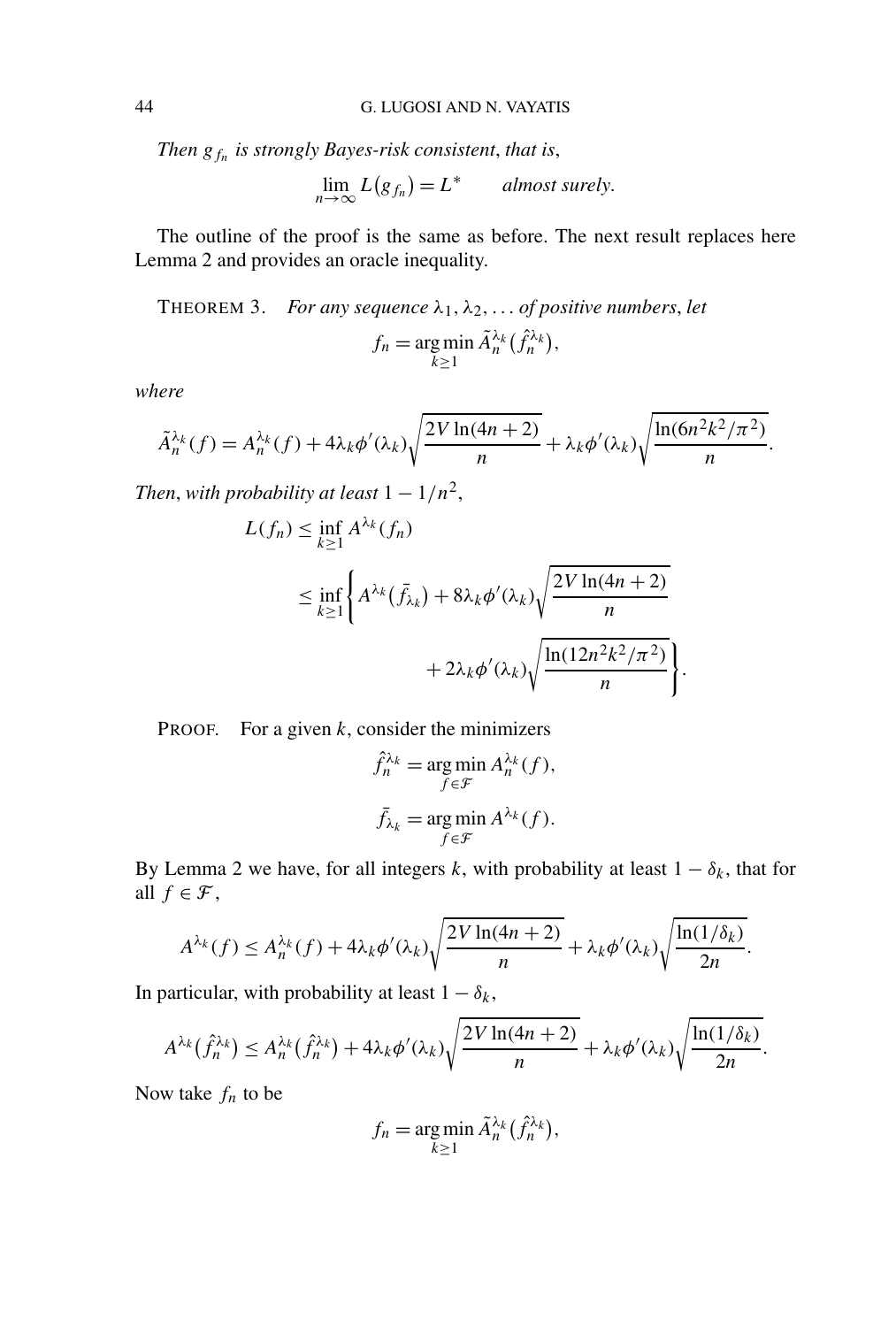where

$$
\tilde{A}_{n}^{\lambda_{k}}(f) = A_{n}^{\lambda_{k}}(f) + 4\lambda_{k}\phi'(\lambda_{k})\sqrt{\frac{2V\ln(4n+2)}{n}} + \lambda_{k}\phi'(\lambda_{k})\sqrt{\frac{\ln(1/\delta_{k})}{n}}.
$$

Then, if we take  $\delta_k = \frac{6\delta}{(\pi^2 k^2)}$ , we have, with probability  $1 - \delta$ ,

$$
L(f_n) \leq \inf_{k \geq 1} A^{\lambda_k}(f_n) \leq \inf_{k \geq 1} \tilde{A}_n^{\lambda_k}(\hat{f}_n^{\lambda_k}).
$$

Since  $A_n^{\lambda_k}(\hat{f}_n^{\lambda_k}) \leq A_n^{\lambda_k}(\bar{f}_{\lambda_k})$ , by using again Lemma 2 as an upper bound on the empirical quantity  $A_n^{\lambda_k}(\bar{f}_{\lambda_k})$ , and the union bound, we get, for any *k*, with probability  $1 - \delta_k$ ,

$$
A^{\lambda_k}(\hat{f}_n^{\lambda_k}) \le A^{\lambda_k}(\bar{f}_k) + 8\lambda_k \phi'(\lambda_k) \sqrt{\frac{2V\ln(4n+2)}{n}} + 2\lambda_k \phi'(\lambda_k) \sqrt{\frac{\ln(2/\delta_k)}{2n}}.
$$

Hence, we obtain that, with probability at least  $1 - \delta$ ,

$$
L(f_n) \le \inf_{k \ge 1} A^{\lambda_k}(f_n)
$$
  
\n
$$
\le \inf_{k \ge 1} \left\{ A^{\lambda_k}(\bar{f}_{\lambda_k}) + 8\lambda_k \phi'(\lambda_k) \sqrt{\frac{2V \ln(4n + 2)}{n}} + 2\lambda_k \phi'(\lambda_k) \sqrt{\frac{\ln((12k^2)/(\pi^2 \delta))}{2n}} \right\}.
$$

Set  $\delta = 1/n^2$  to end the proof.  $\square$ 

PROOF OF THEOREM 2. We know by Theorem 3, that, for any integer *k*, we have

$$
A^{\lambda_k}(f_n) \le A^{\lambda_k}(\bar{f}_{\lambda_k}) + 8\lambda_k \phi'(\lambda_k) \sqrt{\frac{2V\ln(4n+2)}{n}} + 2\lambda_k \phi'(\lambda_k) \sqrt{\frac{\ln(12n^2k^2/\pi^2)}{2n}}.
$$

Moreover, by definition of  $\bar{f}_{\lambda_k}$ , we have that

$$
A^{\lambda_k}(\bar{f}_{\lambda_k})\leq A^{\lambda_k}(f_n).
$$

As a consequence, taking the limit as *n* goes to infinity in these two inequalities, by the Borel–Cantelli lemma we obtain

$$
\lim_{n \to \infty} \inf_{k} A^{\lambda_k}(f_n) = \inf_{k} A^{\lambda_k}(\bar{f}_{\lambda_k}) \quad \text{almost surely.}
$$

Since, by assumption,

$$
\inf_k A^{\lambda_k}(\bar{f}_{\lambda_k}) = A^*,
$$

for some subsequence  $\lambda_{k_1}, \lambda_{k_2}, \ldots$ , we have that  $A(\lambda_{k_n}, f_n) \to A^*$  with probability 1. The consistency result now follows by Lemma 5.  $\Box$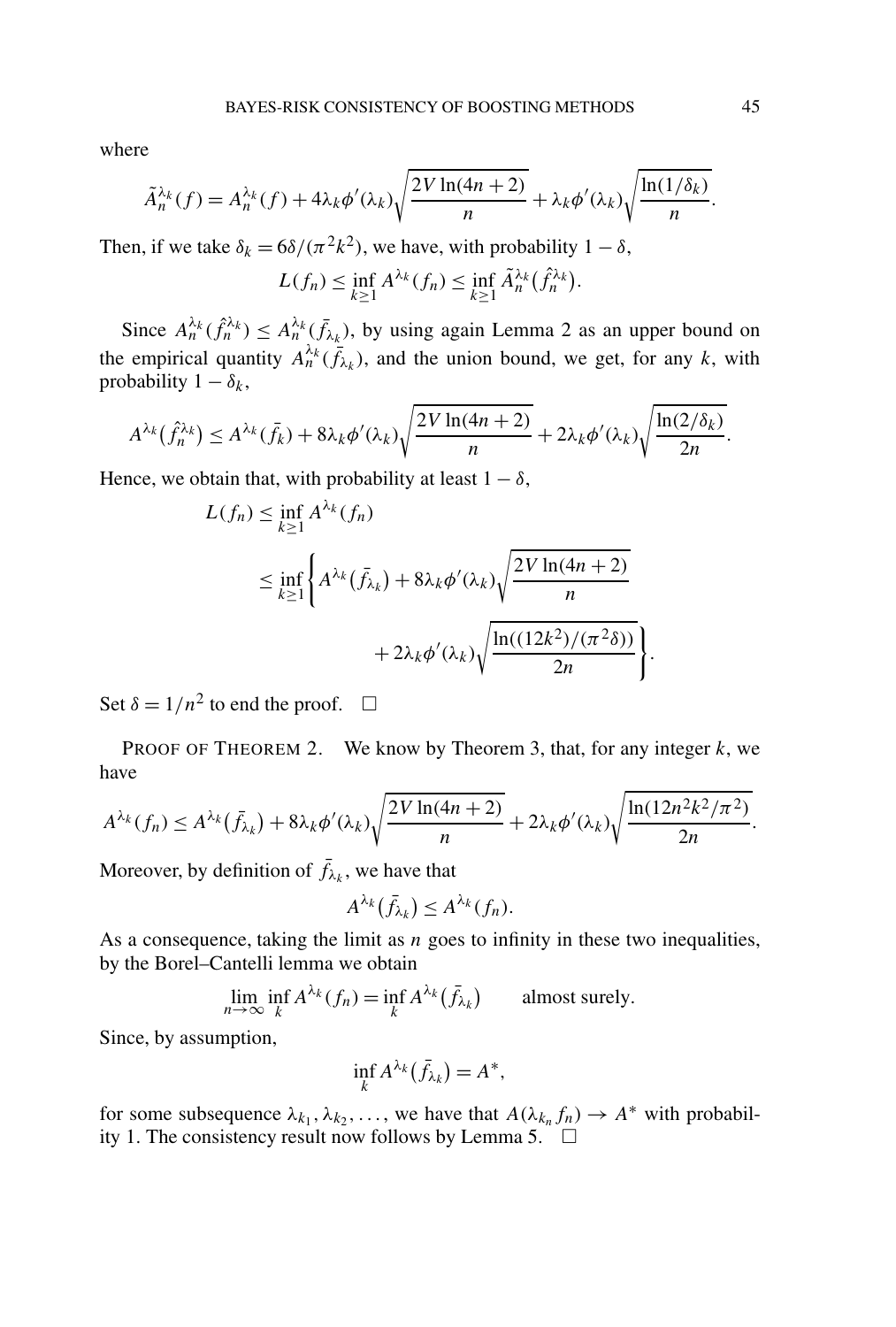REMARK. For a successful practical implementation of the regularized boosting procedure described above, the constants of the penalty need to be finetuned, an issue we do not address here. An alternative may be to hold out a small fraction of the data and choose the  $\lambda_k$  for which the estimate of  $L(\hat{f}_n^{\lambda_k})$  on the held-out sample is minimal. Consistency of this version is now a simple exercise. The experiments described in Section 7 may provide some insight.

REMARK. Independently of this work, Zhang (2004) also considers certain regularized boosting methods. However, Zhang is mostly concerned with the approximation error (except in some settings not considered here) and does not derive an oracle inequality as Theorem 3. For more recent results on the consistency of related methods, including support vector machines, the reader is referred to work of Bartlett and co-workers (Bartlett, personal communication), Mannor, Meir and Zhang (2002) and Steinwart (2001).

**6. Regularized boosting minimizes Chernoff bounds.** The idea of combining simple classifiers via voting methods is often motivated by the argument that if one happens to find several "independent" classifiers such that all of them have a probability of error slightly better than random guessing, then taking a majority vote will radically decrease the probability of error. The improvement may easily be quantified by Chernoff bounds. The discussion we develop here was mainly inspired by Amit and Blanchard (2001) and Blanchard (2001).

We say that the classifiers  $g_1, \ldots, g_N$  are independent if the events  $[g(X)] = Y$ are independent. If a combined estimator  $f$  is obtained as the convex combination

$$
f = \frac{1}{N} \sum_{j=1}^{N} g_j,
$$

where  $g_i$  are independent classifiers with error  $L(g_i) \leq p < 1/2$ , then by a classical Chernoff bound

$$
L(f) \le \inf_{\lambda>0} \bigl( p \exp(\lambda/N) + (1-p) \exp(-\lambda/N) \bigr)^N.
$$

A straightforward computation shows that the optimal value of *λ* corresponds to

$$
\lambda^* = \frac{N}{2} \log \left( \frac{1-p}{p} \right),
$$

yielding

$$
L(f) \le (2\sqrt{p(1-p)})^N.
$$

The difficulty, of course, is to find, in a data-based manner, independent classifiers with a sufficiently small probability of error. The point of this section is that the regularized boosting method of Section 5 effectively finds such classifiers, provided that they exist in the convex hull of the base class C.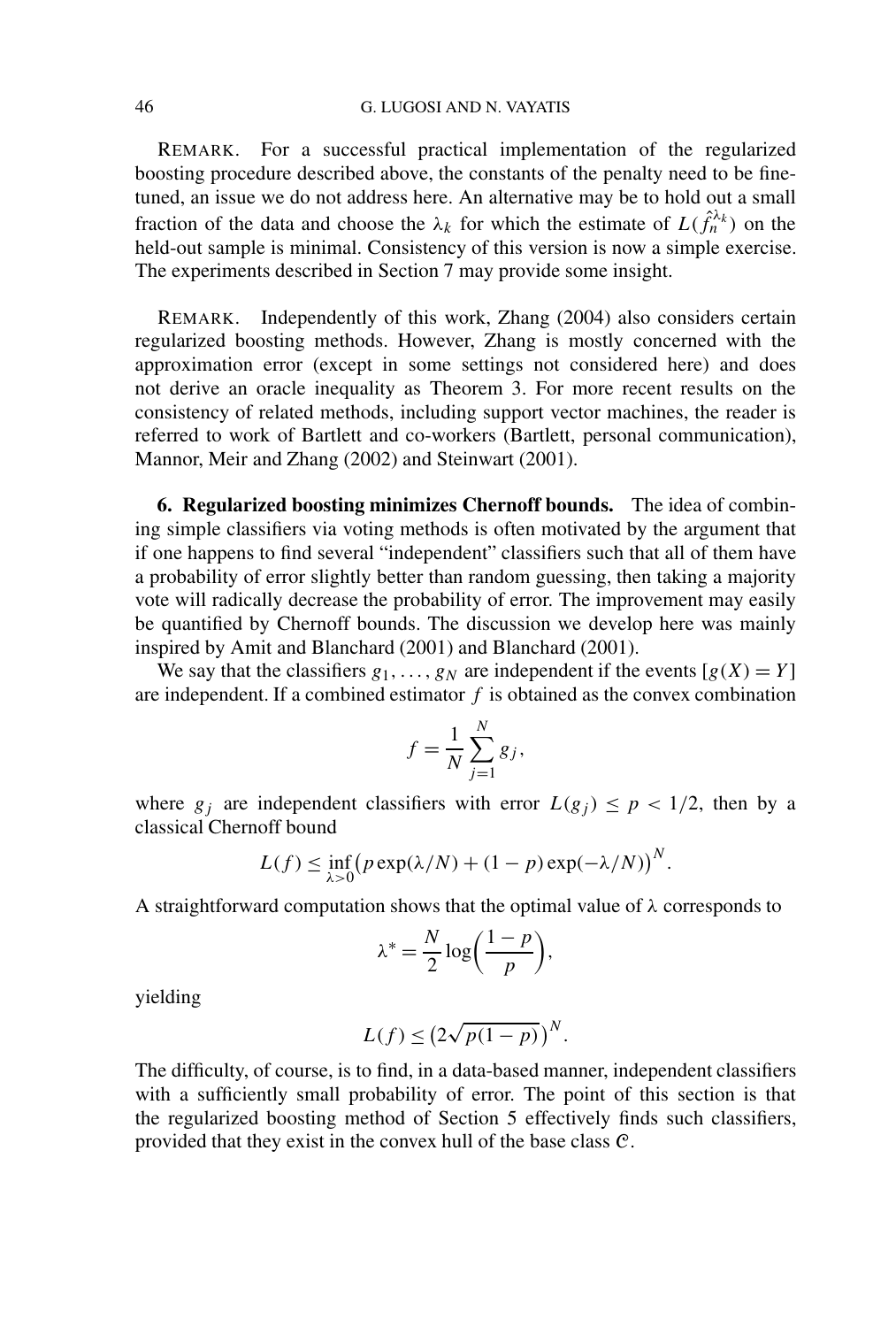To support this point, recall that, assuming that the exponential cost function is used, Theorem 3 shows that the probability of error of the classifier obtained with  $f_n$  minimizing the penalized cost function satisfies

$$
L(f_n) \leq \inf_{k \geq 1} \left\{ \inf_{f \in \mathcal{F}} \mathbb{E} \exp(-\lambda_k f(X)Y) + \varepsilon_{n,k} \right\},\,
$$

where, for each *k*,  $\lim_{n \to +\infty} \varepsilon_{n,k} = 0$ . Now it is clear that, if the sequence  $\lambda_k$ covers sufficiently densely the set of positive numbers, the upper bound is close to the best Chernoff bound on the generalization error which is given by

$$
\inf_{\lambda>0}\inf_{f\in\mathcal{F}}\mathbb{E}\exp(-\lambda f(X)Y).
$$

In particular, if the class  $\mathcal F$  contains  $N$  independent classifiers with probability of In particular, if the class *F* contains *N* independent classifiers with probability of error bounded by  $p < 1/2$ , then the quantity above is bounded by  $(2\sqrt{p(1-p)})^N$ , an exponentially small quantity.

Note, however, that the assumption of the presence of such independent classifiers is very strong and it is more realistic to consider weaker concepts of independence as in Amit and Blanchard (2001).

Moreover, when  $L(f) \neq 0$ , there is no hope of obtaining tight upper bounds with this method. For instance, assuming that  $f(X) \in \{-1, +1\}$ , we have, for a general cost function *φ*,

$$
L(f) \le \mathbb{E}\phi(-\lambda f(X)Y) = (1 - L(f))\phi(-\lambda) + L(f)\phi(\lambda).
$$

Indeed, this upper bound is clearly suboptimal in the case when  $L(f) \neq 0$ , for all choices of *λ*.

**7. Empirical study.** In this section, we propose an experimental study to understand the extent to which the theoretical analysis can be efficiently converted into practical strategies. Indeed, the results presented above show that there are two elements governing the consistency of regularized boosting methods: (i) the choice of the cost function  $\phi$ ; (ii) the tuning of the smoothing parameter  $\lambda$ . However, universal consistency (or particular nonconsistency) can hardly be checked empirically. Therefore, we focus here on a rather qualitative analysis aiming at making clear that the performance of efficient model selection algorithms is rather sensitive to the tuning of the smoothing parameter *λ* depending on the noise level and on the difficulty of the classification problem. Note that a similar smoothing parameter is also studied in Bühlmann and Yu (2003) and Mason, Baxter, Bartlett and Frean (2000). This leaves open the choice of the cost function though we provide some discussion below.

7.1. *Data sets.* We have opted for a simple setting: we consider binary classification of artificial data and the weak learners are all decision stumps. (Decision stumps partition  $\mathbb{R}^d$  along hyperplanes orthogonal to the axes.) We used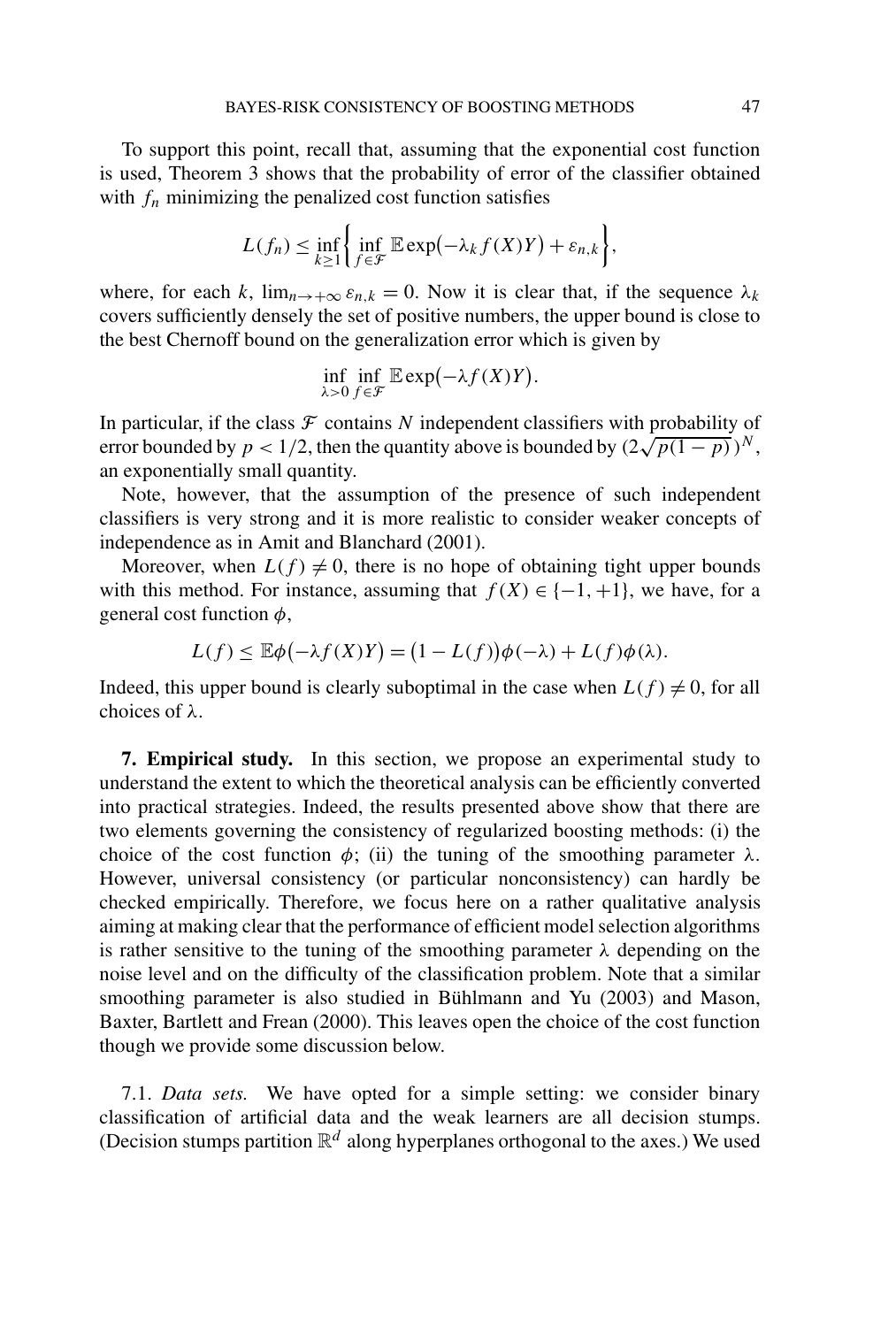synthetic six-dimensional data from the "twonorm," "threenorm" and "ringnorm" distributions (see the Appendix for a description). These problems are expected to be of increasing difficulty for the class of convex combinations obtained from decision stumps. We considered relatively small sample sizes for the training set (*n* between 100 and 500).

7.2. *Algorithms.* We have implemented the following algorithms described in Mason, Baxter, Bartlett and Frean [(2000), to which we refer for detailed descriptions and convergence properties]:

- 1. MARGINBOOST—Basically, the algorithm MARGINBOOST implements a gradient descent in the *linear span* of the class C to minimize a criterion of the form  $\frac{1}{n} \sum_{i=1}^{n} \phi(-Y_i f(X_i))$ , for  $f = \sum_j w_j g_j$  with  $g_j \in \mathcal{C}$ . In this case, the parameter  $\lambda$  is interpreted as the sum of the unnormalized weights (their *L*1-norm). Note that the original ADABOOST algorithm is a particular case of MARGINBOOST with exponential cost function.
- 2. MARGINBOOST. $L_1$ —This algorithm implements a gradient descent in the *convex hull* of the class C to minimize  $\frac{1}{n} \sum_{i=1}^{n} \phi(-\lambda Y_i f(X_i))$ , for  $f = \sum_{i} w_i g_i$  with  $\sum_{i} w_i = 1$ .  $\sum_j w_j g_j$  with  $\sum_j w_j = 1$ .

7.3. *Experiments.* In the experiments we track generalization error and the optimal value of the cost functional as functions of the smoothing parameter *λ*, for fixed samples. More precisely, for each  $\lambda$ , the combined classifier  $\hat{f}_n^{\lambda}$  is constructed by the MARGINBOOST. $L_1$  algorithm after 300 iterations, on the basis of training samples of size *n*. (The number of iterations was chosen to be 300 because in our experiments convergence seemed to take place at such values. For larger sample sizes more iterations might be required to obtain a reliable output for MARGINBOOST. $L_1$ .) We then estimate the expected cost  $A^{\lambda}(\hat{f}_n^{\lambda})$  and the generalization error  $L(\hat{f}_n^{\lambda})$  on a test set of size *m*.

A series of experiments was run to give some indications about the following:

- 1. The influence of the choice of the cost function (see Figure 2)—for a small sample size, the choice of a particular cost function appears to have a moderate impact on the generalization error performed by the corresponding boosting algorithm. In the sequel we report only experiments with cost function  $\phi = \psi$ (see Section 4, Example 3), which seems to behave slightly better on this particular range of sample sizes.
- 2. The comparison between test error and the oracle prediction (see Figures 2 and 3)—we ran these experiments many times on artificial data sets, but also on real data, and we observed plots similar to the ones in Figure 3. All experiments show clearly the gap between the oracle inequality proved in Theorem 3 and the actual generalization error. This empirical evidence shows that it is not sufficient to rely on bounds in general. However, it seems that minimizing the cost functional gives a good estimate of the optimal generalization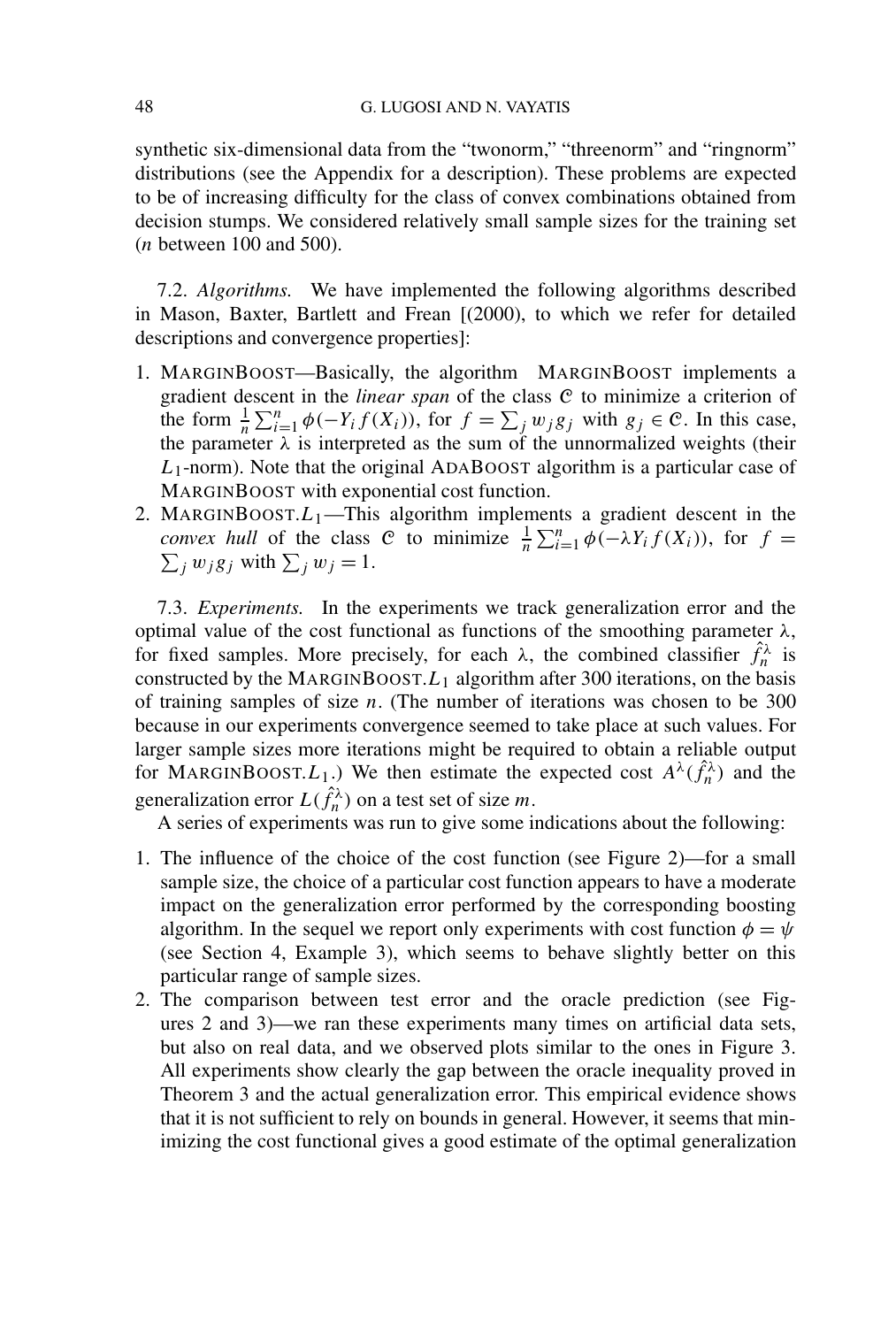

FIG. 2. *Threenorm*,  $\eta = 0.1$ ,  $n = 100$ ,  $m = 500$ ; *plots of the cost*  $A^{\lambda}(\hat{f}_n^{\lambda})$  (upper curves) and test *error* (*lower curves*) *for various cost functions*: (a) exp; (b) logit; (c) *ψ*.

error even in the case where the sample size is small. Moreover, the fact that in many cases the generalization error remains quite flat independently of the values of *λ* gives some insight about why boosting algorithms behave so well in practice. On the other hand, in almost all cases, for large values of *λ* an increase of the test error is present, making regularization necessary. This phenomenon tends to be more pronounced for complex and high-noise problems. Still, we



FIG. 3. Threenorm, cost  $\phi = \psi$ ,  $n = 500$ ,  $m = 1000$ ; plots of (a)  $A_n^{\lambda}(\hat{f}_n^{\lambda})$ , (b)  $A^{\lambda}(\hat{f}_n^{\lambda})$ , (c) training *error and* (d) *test error*.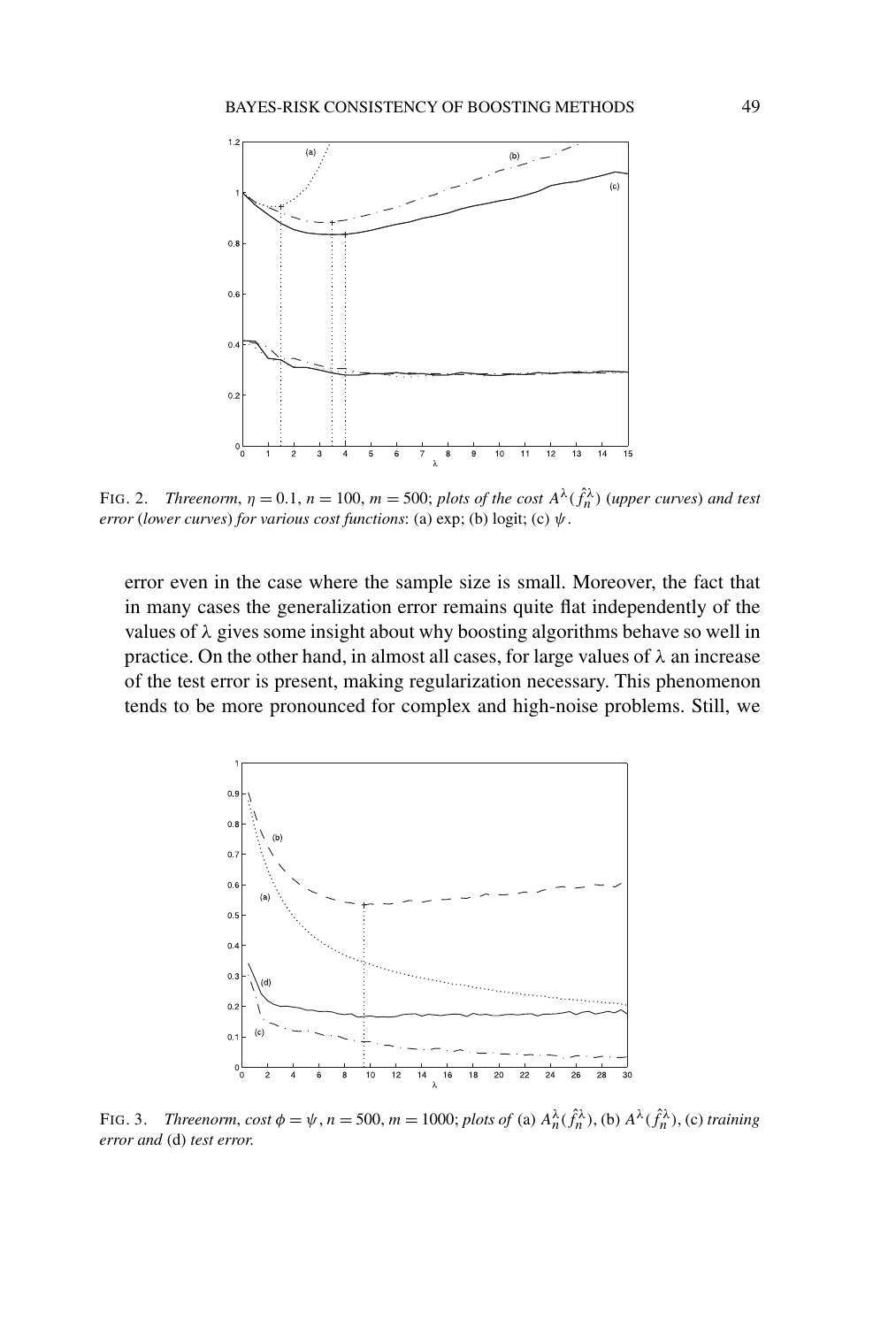

FIG. 4. *Twonorm, cost*  $\phi = \psi$ ,  $n = 100$ ,  $m = 500$ ; *plots of*  $A^{\lambda}(\hat{f}_n^{\lambda})$  (*dotted lines*) *and of the test error* (*solid lines*) *for levels of noise*  $\eta = 0, 0.1, 0.2$ .

feel that understanding the effect of the smoothing parameter *λ* in sample-based model selection needs further investigation.

- 3. Sensitivity to the level of label noise (see Figure 4)—in these experiments, the observation vectors  $X_i$  are fixed and the labels  $Y_i$  are exposed to a constant level of noise *η*. The algorithms are run for different levels of label noise. The overfitting phenomenon can be observed even for small values of *λ*. The general effect is that the increase of the level of label noise *η* results in a decrease of the optimal *λ*. Moreover, the fact that the minimizer of the cost functional tracks so well the optimal classifier deserves to be mentioned.
- 4. Comparison with ADABOOST (see Figure 5)—we think that these experiments provide some interesting insights into how the original ADABOOST algorithm works. Indeed, we can give a comparison by representing ADABOOST performance as a function of the norm of the weights in the combined classifier (instead of the number of iterations). Note that here, in order to make fair comparisons, we implemented ADABOOST using MARGINBOOST with cost function  $\phi = \psi$ . This algorithm constructs iteratively a combined classifier associated with the estimator  $f_T = \sum_{t=1}^T w_t g_t$  with  $g_t \in \mathcal{C}$  (step *T*) and  $w_t$  are positive weights (no normalization). Therefore, at each step  $T$ , MARGINBOOST outputs some element  $f_T$  of the class  $\lambda_T \cdot \mathcal{F}$ , where  $\lambda_T =$  $T_{t=1}$   $w_t$ . In Figure 5, we keep track of the test error of MARGINBOOST along the iterations with respect to  $\lambda_T$ . In this simple example, it turns out that ADABOOST constructs very quickly a classifier with the "optimal" complexity but that the intrinsic discretization of the method (at least in its original version) does not allow it to approximate the optimal generalization error too well.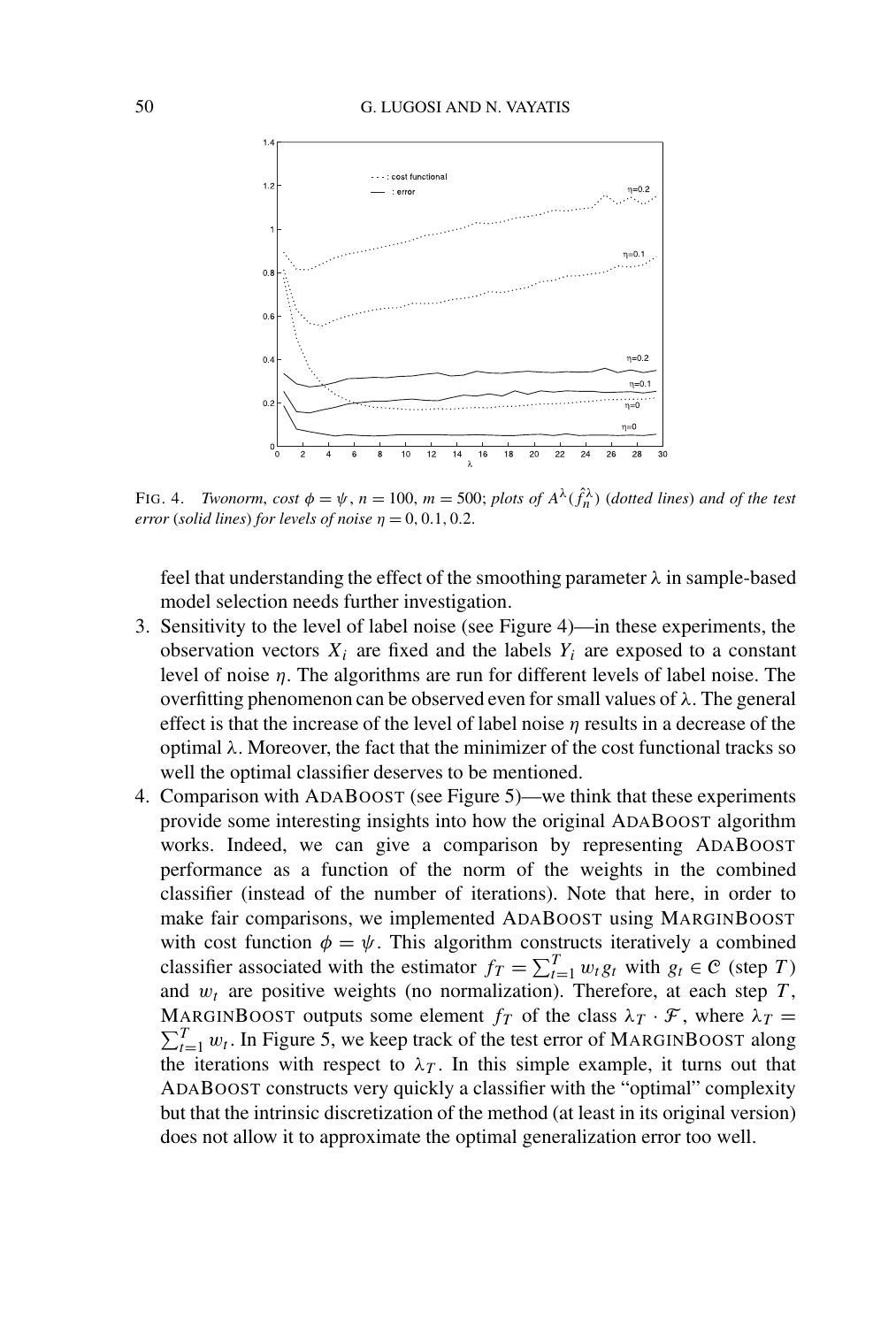

FIG. 5. *Threenorm*, *cost*  $\phi = \psi$ ,  $\eta = 0.1$ ,  $n = 100$ ,  $m = 500$ ; *plot of* (a)  $A^{\lambda}(\hat{f}_n^{\lambda})$  with MARGINBOOST.*L*1 *for various λ*'*s*, (b) *test error with* MARGINBOOST.*L*1 *for various λ*'*s and* (c) *test error with one run of* MARGINBOOST (*unnormalized weights*) *where the test error is plotted as a function of the sum of the weights of the combined classifier denoted by*  $\lambda_T$ .

## APPENDIX

*Proof of Lemma* 1. The lemma relies on the properties of the minimizer  $f^*$  of the functional *A* obtained in the proof of Lemma 3.

We introduce  $H_{\alpha} = \{x : |\eta(x) - 1/2| > \alpha\}$  to denote the part of the domain where the noise level is low and  $\overline{H}_{\alpha}$  its complementary set. We then consider the decomposition

$$
A^* = A|_{H_\alpha}(f^*) + A|_{\overline{H}_\alpha}(f^*).
$$

From the properties of  $f^*$  it follows that its restriction to  $\overline{H}_{\alpha}$  is measurable, with range  $[-\lambda_{\alpha}, \lambda_{\alpha}]$ , where  $\lambda_{\alpha} = f^*(1/2 + \alpha)$ , and therefore it can be approximated by a finite linear combination  $\bar{f}_{\alpha}$  of indicator functions of disjoint sets from  $\mathcal{B}_0$ such that

$$
A|_{\overline{H}_\alpha}(\bar{f}_\alpha)-A|_{\overline{H}_\alpha}(f^*)<\varepsilon
$$

for any  $\varepsilon > 0$ . Moreover, by Lemma 3, the term  $A|_{H_{\alpha}}(f^*)$  is arbitrarily small when *α* goes to 1/2. Note that  $λ_α$  goes to  $+∞$  as *α* goes to 1/2 to complete the proof.

*Proof of Lemma* 2*.* The proof of the first statement of Lemma 2 uses a standard symmetrization argument along with the contraction principle for Rademacher averages, just as Koltchinskii and Panchenko (2002) did in a similar setup.

STEP 1 (Symmetrization). Define the i.i.d. pairs of random variables  $(X'_1, Y'_1)$ ,  $\ldots$ ,  $(X'_n, Y'_n)$ , where the  $(X'_i, Y'_i)$  are independent of the  $(X_i, Y_i)$  and have the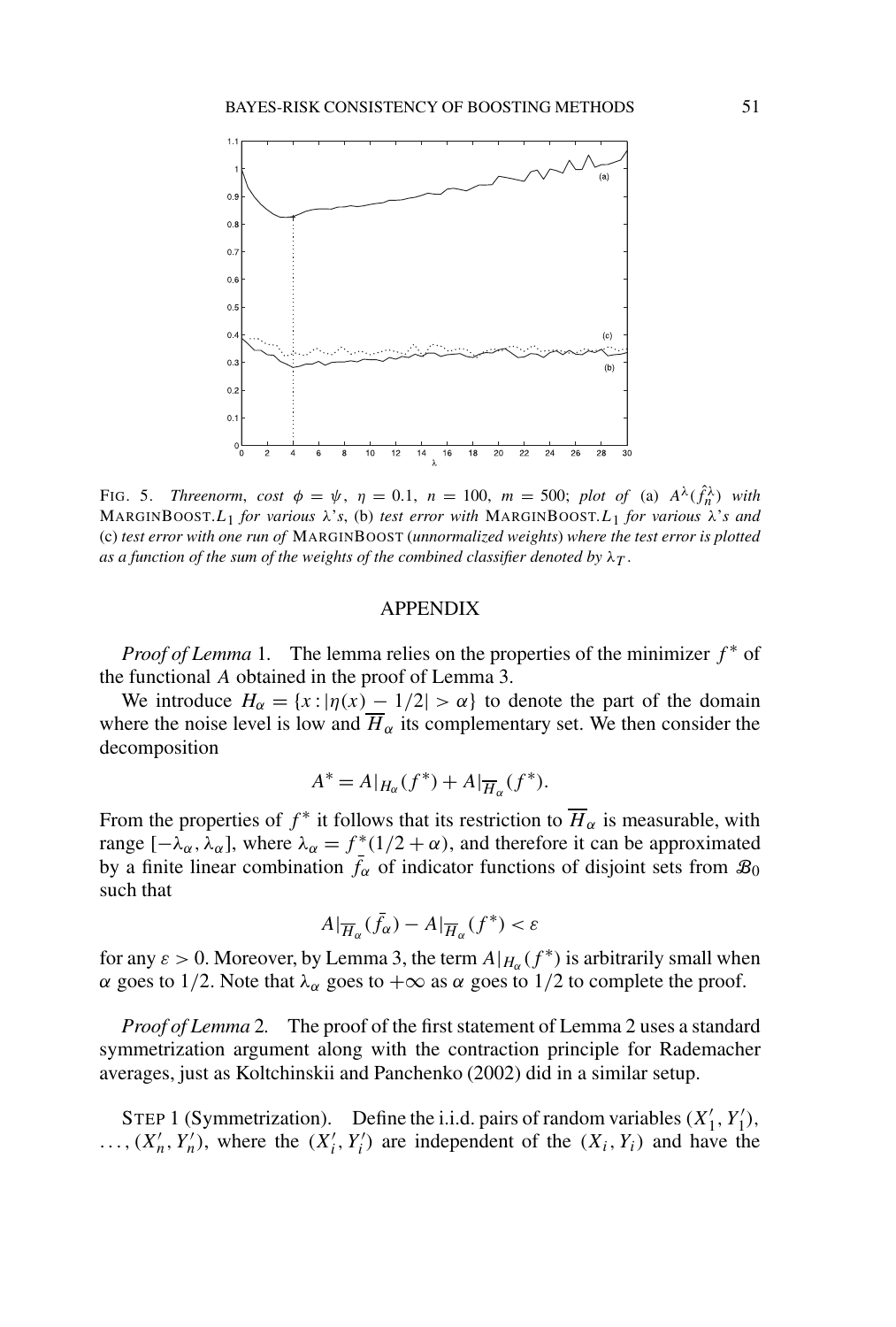same distribution as that of the pair  $(X, Y)$ . Introduce also the i.i.d. symmetric sign variables  $\sigma_1, \ldots, \sigma_n$  (i.e.,  $\mathbb{P}\{\sigma_i = -1\} = \mathbb{P}\{\sigma_i = 1\} = 1/2$ ), which are independent of all other random variables defined so far. Denote, for each  $f \in \mathcal{F}$ ,  $Z_i'(f) = -f(X_i')Y_i'$  and  $A_{n}(\lambda f) = (1/n)\sum_{i=1}^{n} \phi_{\lambda}(Z_i'(f))$ . Then, by a standard symmetrization argument,

$$
\mathbb{E} \sup_{f \in \mathcal{F}} |A^{\lambda}(f) - A^{\lambda}_{n}(f)| \leq \mathbb{E} \sup_{f \in \mathcal{F}} |A^{\lambda}_{n}(f) - A'^{\lambda}_{n}(f)|
$$
\n
$$
= \mathbb{E} \sup_{f \in \mathcal{F}} \left| \frac{1}{n} \sum_{i=1}^{n} (\phi_{\lambda}(Z_{i}(f)) - \phi_{\lambda}(Z'_{i}(f))) \right|
$$
\n
$$
= \mathbb{E} \sup_{f \in \mathcal{F}} \left| \frac{1}{n} \sum_{i=1}^{n} \sigma_{i} (\phi_{k}(Z_{i}(f)) - \phi_{\lambda}(Z'_{i}(f))) \right|
$$
\n
$$
\leq 2 \mathbb{E} \sup_{f \in \mathcal{F}} \left| \frac{1}{n} \sum_{i=1}^{n} \sigma_{i} (\phi_{\lambda}(Z_{i}(f)) - 1) \right|.
$$

STEP 2 (Contraction principle). The key of this step is the following version of the "contraction principle" [see Ledoux and Talagrand (1991), pages 112 and 113].

LEMMA 7. *If*  $\psi : \mathbb{R} \to \mathbb{R}$  *is a Lipschitz function such that*  $|\psi(x) - \psi(y)| \le$  $|x - y|$  *with*  $\psi(0) = 0$ *, then* 

$$
\mathbb{E}\sup_{f}\left|\sum_{i=1}^{n}\sigma_{i}\psi(Z_{i}(f))\right|\leq 2\mathbb{E}\sup_{f}\left|\sum_{i=1}^{n}\sigma_{i}Z_{i}(f)\right|.
$$

Applying Lemma 7 with the Lipschitz function  $\psi(x) = (1/\lambda \phi'(\lambda))(\phi_{\lambda}(x) - 1)$ , we obtain

$$
\mathbb{E} \sup_{f \in \mathcal{F}} |A^{\lambda}(f) - A^{\lambda}_{n}(f)| \leq 4\lambda \phi'(\lambda) \mathbb{E} \sup_{f \in \mathcal{F}} \left| \frac{1}{n} \sum_{i=1}^{n} \sigma_{i} Z_{i}(f) \right|
$$

$$
= 4\lambda \phi'(\lambda) \mathbb{E} \sup_{f \in \mathcal{F}} \left| \frac{1}{n} \sum_{i=1}^{n} \sigma_{i} f(X_{i}) \right|,
$$

where in the last step we used the fact that  $-\sigma_iY_i$  is a symmetric sign variable, independent of the  $\overline{X}_i$  and therefore  $-\sigma_i Y_i f(X_i)$  has the same distribution as that of  $\sigma_i f(X_i)$ .

STEP 3 (Supremum computation). Note that the last expectation may be rewritten as

$$
\mathbb{E} \sup_{f \in \mathcal{F}} \left| \frac{1}{n} \sum_{i=1}^{n} \sigma_i f(X_i) \right| = \frac{1}{n} \mathbb{E} \sup_{N \geq 1} \sup_{g_1, \dots, g_N \in \mathcal{C}} \sup_{w_1, \dots, w_N} \left| \sum_{i=1}^{n} \sum_{j=1}^{N} w_j \sigma_i g_j(X_i) \right|.
$$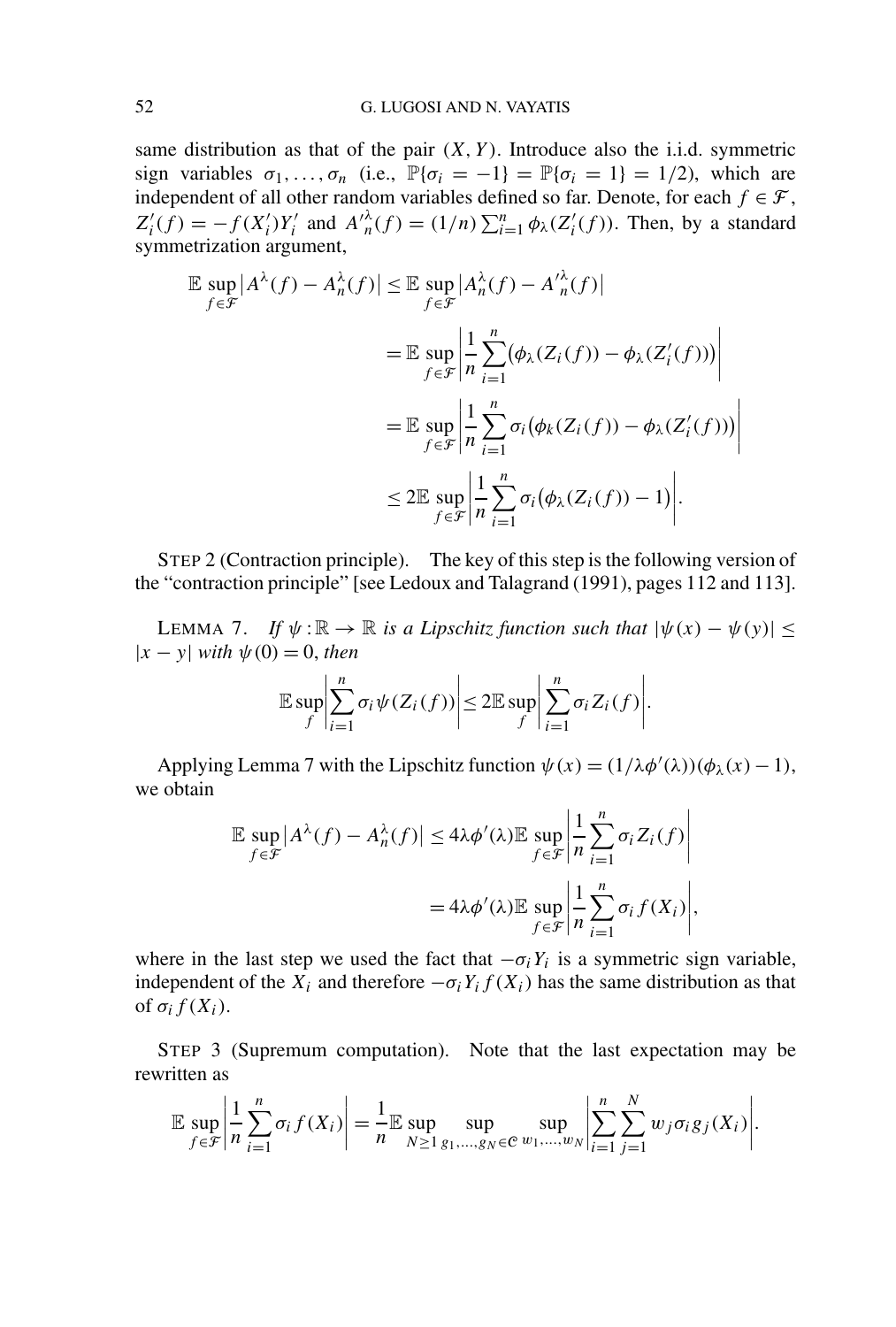The key observation is that, for any *N* and base classifiers  $g_i, \ldots, g_N$ , the supremum in

$$
\sup_{w_1,\ldots,w_N}\left|\sum_{i=1}^n\sum_{j=1}^N w_j\sigma_ig_j(X_i)\right|
$$

is achieved for a weight vector which puts all the mass in one index, that is, when  $w_j = 1$  for some *j*. (This may be seen by observing that a linear function over a convex polygon achieves its maximum at one of the vertices of the polygon.) Thus,

$$
\mathbb{E}\sup_{f\in\mathcal{F}}\left|\frac{1}{n}\sum_{i=1}^n\sigma_i f(X_i)\right|=\frac{1}{n}\mathbb{E}\sup_{g\in\mathcal{C}}\left|\sum_{i=1}^n\sigma_i g(X_i)\right|.
$$

Finally, by a version of the Vapnik–Chervonenkis inequality [see Devroye and Lugosi (2001), page 18],

$$
\frac{1}{n} \mathbb{E} \sup_{g \in \mathcal{C}} \left| \sum_{i=1}^{n} \sigma_i g(X_i) \right| \leq \sqrt{\frac{2V \log(4n + 2)}{n}},
$$

which completes the proof of the first statement.

The second statement follows immediately by observing that, by McDiarmid's bounded difference inequality [see, e.g., Devroye, Györfi and Lugosi (1996), Theorem 9.2, page 136], for all *ε >* 0,

(7.1) 
$$
\mathbb{P}\left\{\sup_{f \in \mathcal{F}} |A^{\lambda}(f) - A^{\lambda}_{n}(f)| > \mathbb{E}\sup_{f \in \mathcal{F}} |A^{\lambda}(f) - A^{\lambda}_{n}(f)| + \varepsilon\right\} \le \exp\left\{-2n\left(\frac{\varepsilon}{\lambda \phi'(\lambda)}\right)^{2}\right\},
$$

which completes the proof of Lemma 2.

*Description of data sets.* The following data generators have now become a reference as benchmarks in classification [they were introduced by Breiman; see, e.g., Breiman (1997a)]:

- 1. TWONORM—*d*-dimensional two-class data with  $X \sim \mathcal{N}(m_1, \mathbf{I})$  for class (+1) and *X* ~  $\mathcal{N}(m_2, \mathbf{I})$  for class  $(-1)$ , where  $m_1 = (a, \ldots, a), m_2 = (-a, \ldots, -a)$ and  $\alpha \sim N(m_2)$ <br>and  $a = 2/\sqrt{d}$ ;
- 2. THREENORM—*d*-dimensional two-class data with  $X \sim \frac{1}{2} \mathcal{N}(m_1, \mathbf{I})$  +  $\frac{1}{2}$  N (*m*<sub>2</sub>, **I**) for class (+1), and *X* ∼ N (*m*<sub>3</sub>, **I**) for class (−1), where *m*<sub>1</sub> =  $\frac{1}{2}$  *o (m*<sub>2</sub>, **i**) for class (+1), and  $X \sim N$  *(m*<sub>3</sub>, **i**) for class (-1), where  $m_1 =$ <br> $(a, ..., a), m_2 = (-a, ..., -a), m_3 = (a, -a, a, -a, ..., -a)$  and  $a = 2/\sqrt{d}$ ;
- 3. RINGNORM—*d*-dimensional two-class data with  $X \sim \mathcal{N}(0, 4\mathbf{I})$  for class (+1) RINGNORM—*d*-dimensional two-class data with  $X \sim N(0, 41)$  for class  $\alpha$  and  $X \sim N(m_1, I)$  for class  $(-1)$ , where  $m_1 = (a, ..., a)$ , and  $a = 1/\sqrt{d}$ .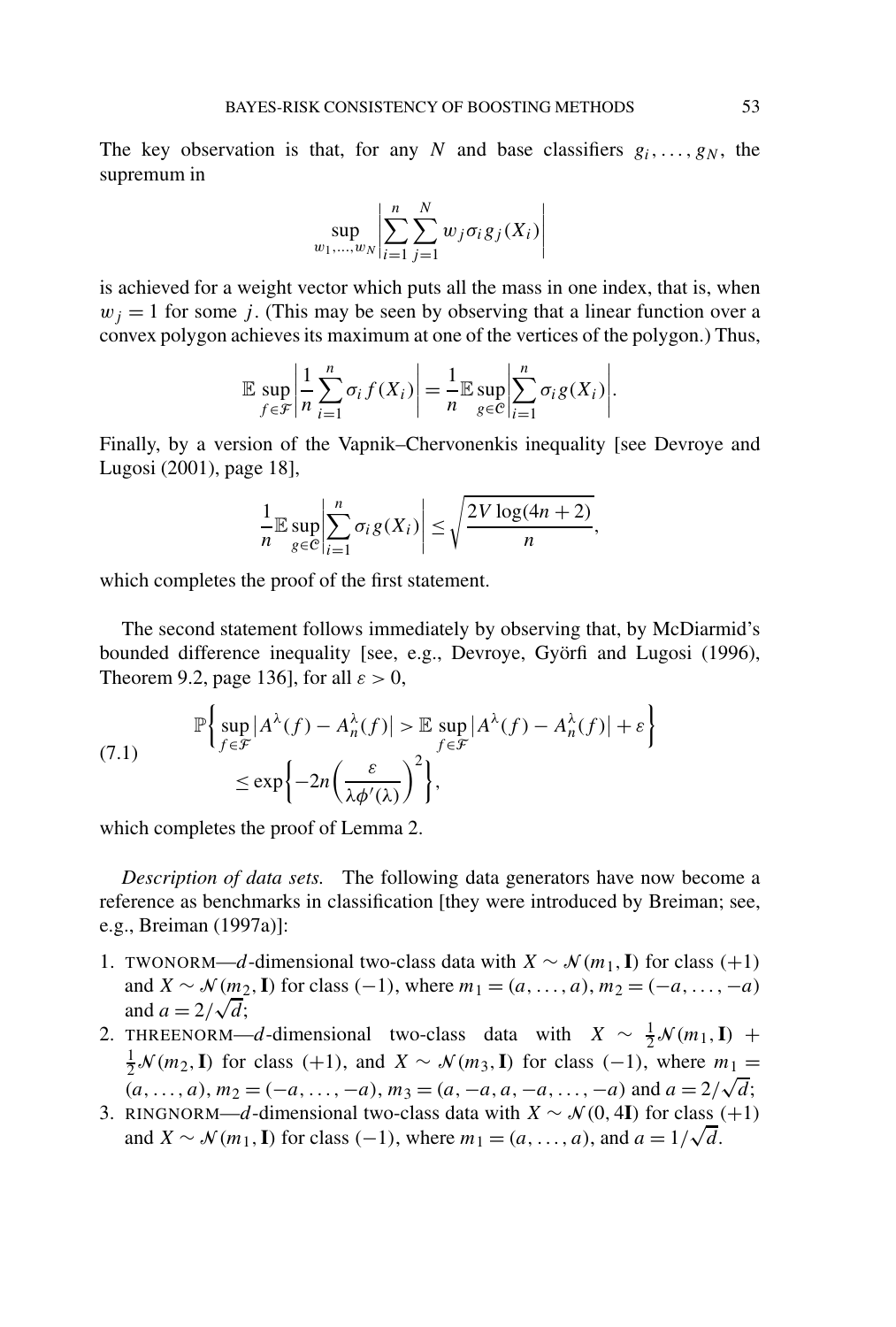**Acknowledgments.** We thank Leo Breiman for drawing our attention to the problems discussed here. We thank Peter Bickel for suggesting that our preliminary results might lead to the proof of consistency. We also thank Peter Bartlett for stimulating discussions at an early stage of this work. We thank Gilles Blanchard, who pointed out a simplification in the main proof of the paper, and the referees for their helpful comments.

## **REFERENCES**

- AMIT, Y. and BLANCHARD, G. (2001). Multiple randomized classifiers. Unpublished manuscript.
- BLANCHARD, G. (2001). Méthodes de mélange et d'agrégation d'estimateurs en reconnaissance de formes. Application aux arbres de décision. Ph.D. dissertation, Univ. Paris XIII. (In English.)
- BREIMAN, L. (1996a). Bagging predictors. *Machine Learning* **24** 123–140.
- BREIMAN, L. (1996b). Bias, variance, and arcing classifiers. Technical Report 460, Dept. Statistics, Univ. California, Berkeley.
- BREIMAN, L. (1997a). Arcing the edge. Technical Report 486, Dept. Statistics, Univ. California, Berkeley.
- BREIMAN, L. (1997b). Pasting bites together for prediction in large data sets and on-line. Technical report, Dept. Statistics, Univ. California, Berkeley.
- BREIMAN, L. (1998). Arcing classifiers (with discussion). *Ann. Statist.* **26** 801–849.
- BREIMAN, L. (1999). Prediction games and arcing algorithms. *Neural Computation* **11** 1493–1517.
- BREIMAN, L. (2000). Some infinite theory for predictor ensembles. Technical Report 577, Dept. Statistics, Univ. California, Berkeley.
- BÜHLMANN, P. and YU, B. (2000). Discussion of "Additive logistic regression: A statistical view of boosting" by J. Friedman, T. Hastie and R. Tibshirani. *Ann. Statist.* **28** 377–386.
- BÜHLMANN, P. and YU, B. (2003). Boosting with the *L*2-loss: Regression and classification. *J. Amer. Statist. Assoc*. **98** 324–339.
- COLLINS, M., SCHAPIRE, R. E. and SINGER, Y. (2002). Logistic regression, AdaBoost and Bregman distances. *Machine Learning* **48** 253–285.
- DEVROYE, L., GYÖRFI, L. and LUGOSI, G. (1996). *A Probabilistic Theory of Pattern Recognition*. Springer, New York.
- DEVROYE, L. and LUGOSI, G. (2001). *Combinatorial Methods in Density Estimation*. Springer, New York.
- FREUND, Y. (1995). Boosting a weak learning algorithm by majority. *Inform. and Comput.* **121** 256–285.
- FREUND, Y., MANSOUR, Y. and SCHAPIRE, R. E. (2001). Why averaging classifiers can protect against overfitting. In *Proc. Eighth International Workshop on Artificial Intelligence and Statistics*.
- FREUND, Y. and SCHAPIRE, R. E. (1996a). Experiments with a new boosting algorithm. In *Machine Learning*: *Proc. 13th International Conference* 148–156. Morgan Kaufmann, San Francisco.
- FREUND, Y. and SCHAPIRE, R. E. (1996b). Game theory, on-line prediction and boosting. In *Proc. 9th Annual Conference on Computational Learning Theory* 325–332. ACM Press, New York.
- FREUND, Y. and SCHAPIRE, R. E. (1997). A decision-theoretic generalization of on-line learning and an application to boosting. *J. Comput. System Sci.* **55** 119–139.
- FREUND, Y. and SCHAPIRE, R. E. (2000). Discussion of "Additive logistic regression: A statistical view of boosting," by J. Friedman, T. Hastie and R. Tibshirani. *Ann. Statist.* **28** 391–393.